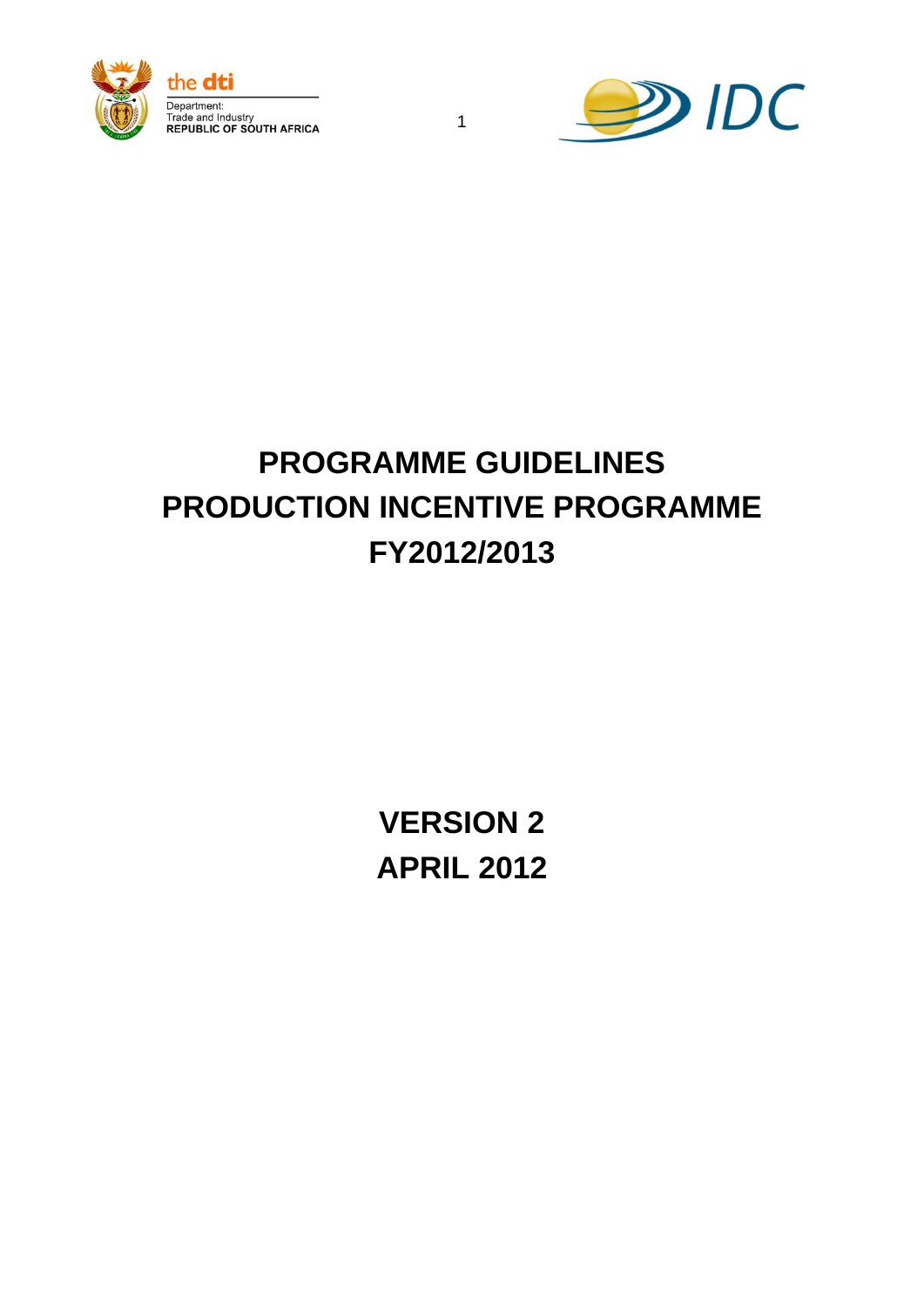



| $\mathbf 1$ . |                                                                    |  |
|---------------|--------------------------------------------------------------------|--|
| 2.            |                                                                    |  |
| 3.            |                                                                    |  |
| 4.            |                                                                    |  |
| 5.            |                                                                    |  |
| 6.            |                                                                    |  |
| 7.            |                                                                    |  |
| 8.            |                                                                    |  |
| 9.            |                                                                    |  |
|               |                                                                    |  |
|               |                                                                    |  |
|               | 12. CRIMINAL, MISLEADING, DISHONEST AND/OR IRREGULAR ACTIVITIES.24 |  |
|               |                                                                    |  |
|               |                                                                    |  |
|               |                                                                    |  |
|               | BENEFIT APPLICATION FORM FOR THE PRODUCTION INCENTIVE              |  |
|               |                                                                    |  |
|               | REDEMPTION APPLICATION FORM FOR THE PRODUCTION INCENTIVE           |  |
|               |                                                                    |  |
|               | TYPICAL WORLD CLASS MANUFACTURING (WCM) MEASURABLES 40             |  |
|               |                                                                    |  |
|               |                                                                    |  |
|               |                                                                    |  |

 $\overline{2}$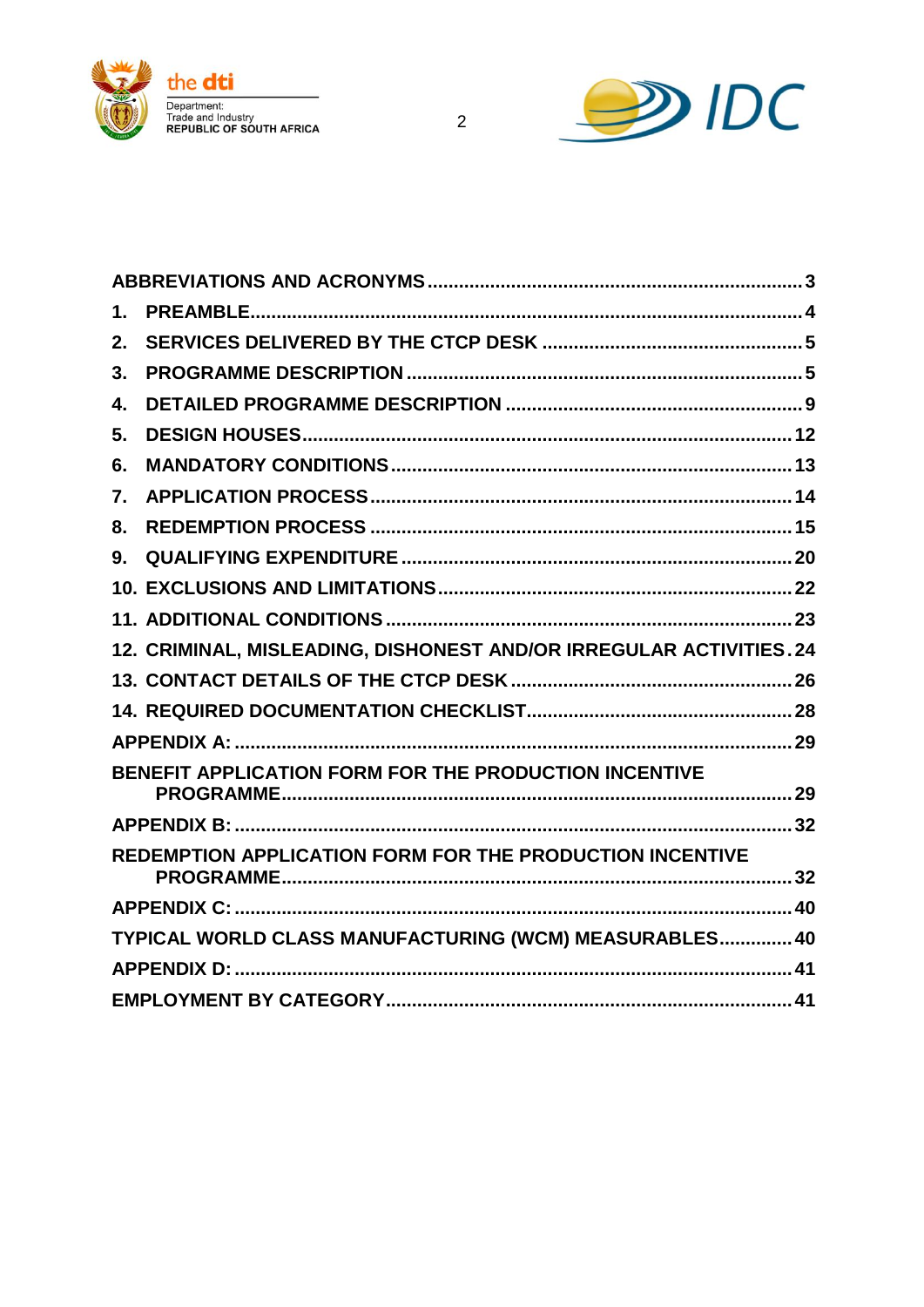



# <span id="page-2-0"></span>**ABBREVIATIONS AND ACRONYMS**

| CMT:           | Cut, Make and Trim                                         |  |
|----------------|------------------------------------------------------------|--|
| <b>CSPs:</b>   | <b>Customised Sector Programmes</b>                        |  |
| CIP:           | Competitiveness Improvement Programme                      |  |
| CTCP:          | <b>Clothing and Textiles Competitiveness Programme</b>     |  |
| EIP:           | <b>Enterprise Investment Programme</b>                     |  |
| <b>FICA:</b>   | <b>Financial Intelligence Centre Act</b>                   |  |
| IDC:           | Industrial Development Corporation of South Africa Limited |  |
| <b>MVA:</b>    | <b>Manufacturing Value Addition</b>                        |  |
| <b>NGOs:</b>   | Non-Governmental Organisations                             |  |
| PIP:           | <b>Production Incentive Programme</b>                      |  |
| <b>PRECCA:</b> | Prevention and Combating of Corrupt Activities Act         |  |
| <b>ROI:</b>    | Return on Investment                                       |  |
| SIC:           | <b>Standard Industrial Classification</b>                  |  |
| <b>SMEs:</b>   | <b>Small and Medium Enterprises</b>                        |  |
| SBU:           | <b>Strategic Business Unit</b>                             |  |
| the dti:       | The Department of Trade & Industry                         |  |
| VAT:           | Value Added Tax                                            |  |
| WCM:           | <b>World Class Manufacturing</b>                           |  |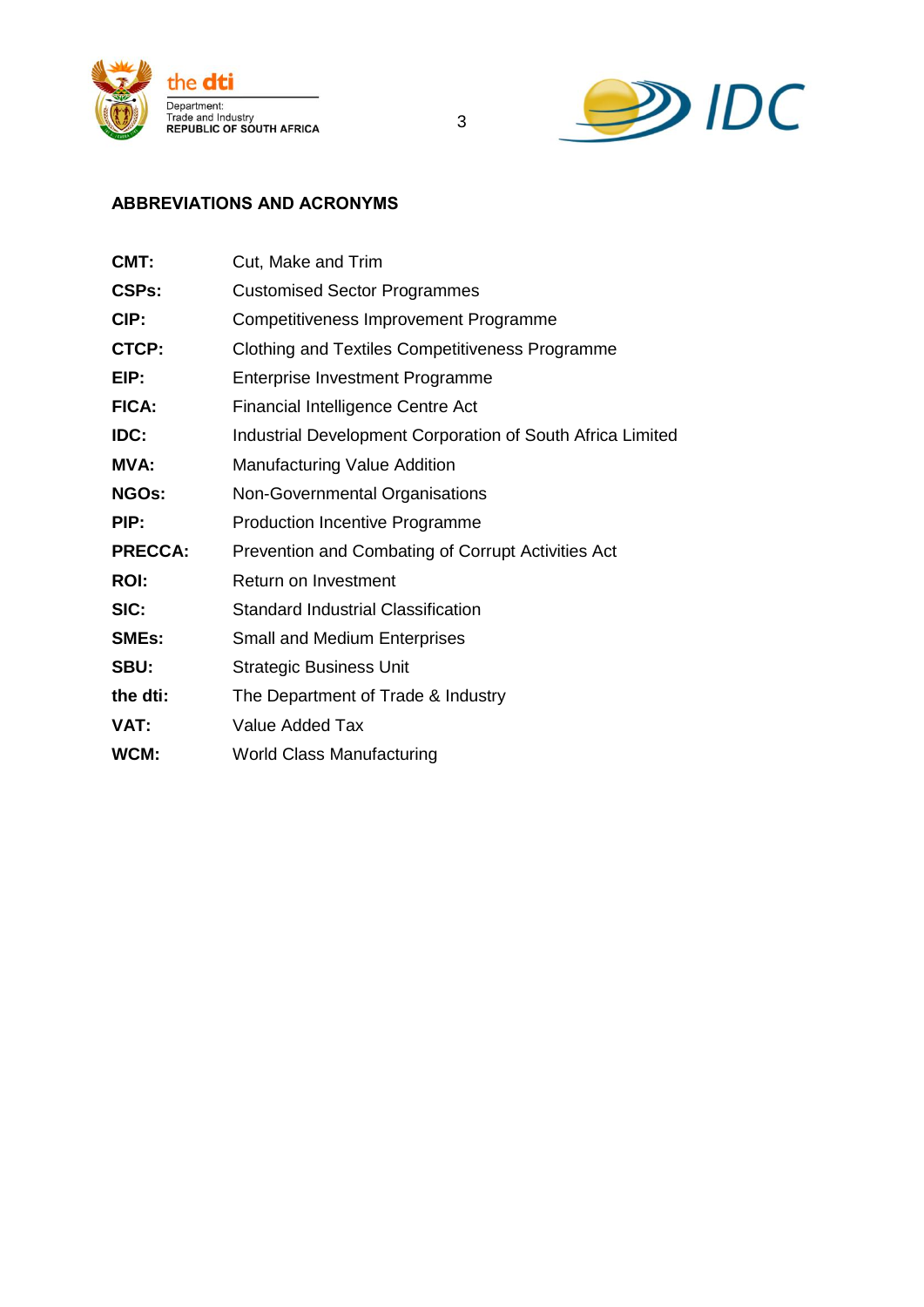



# <span id="page-3-0"></span>**1. PREAMBLE**

1.1 The purpose of this document is to provide the policies and guidelines of the **Production Incentive Programme (PIP)** as part of the overall **Clothing and Textiles Competitiveness Programme (CTCP)**.

- 1.2 The CTCP is a programme of the Department of Trade and Industry (**"the dti"**) to stabilise employment and to improve overall competitiveness in the clothing, textiles, footwear, leather and leather goods manufacturing industries. The PIP is administered by the CTCP Desk at the IDC on behalf of **the dti**.
- 1.3 The PIP is aimed at structurally changing the Clothing, Textiles, Footwear, Leather & Leather Goods manufacturing industries by providing funding assistance to invest in competitiveness improvement interventions.
- 1.4 The guidelines set out in this document seek to enable companies to present their business cases to the **CTCP Desk** of the **Industrial Development Corporation of South Africa Limited (IDC)**, and provide a framework for the **CTCP desk** to evaluate such cases.
- 1.5 The PIP consists of two components, namely an Upgrade Grant Facility and an Interest Subsidy for Working Capital Facility.
- 1.6 The guidelines for the PIP may be amended from time to time, as deemed necessary by **the dti** and the CTCP desk. These amendments will be published on the CTCP website [\(www.ctcp.co.za\)](http://www.ctcp.co.za/) and will be of immediate effect upon publication.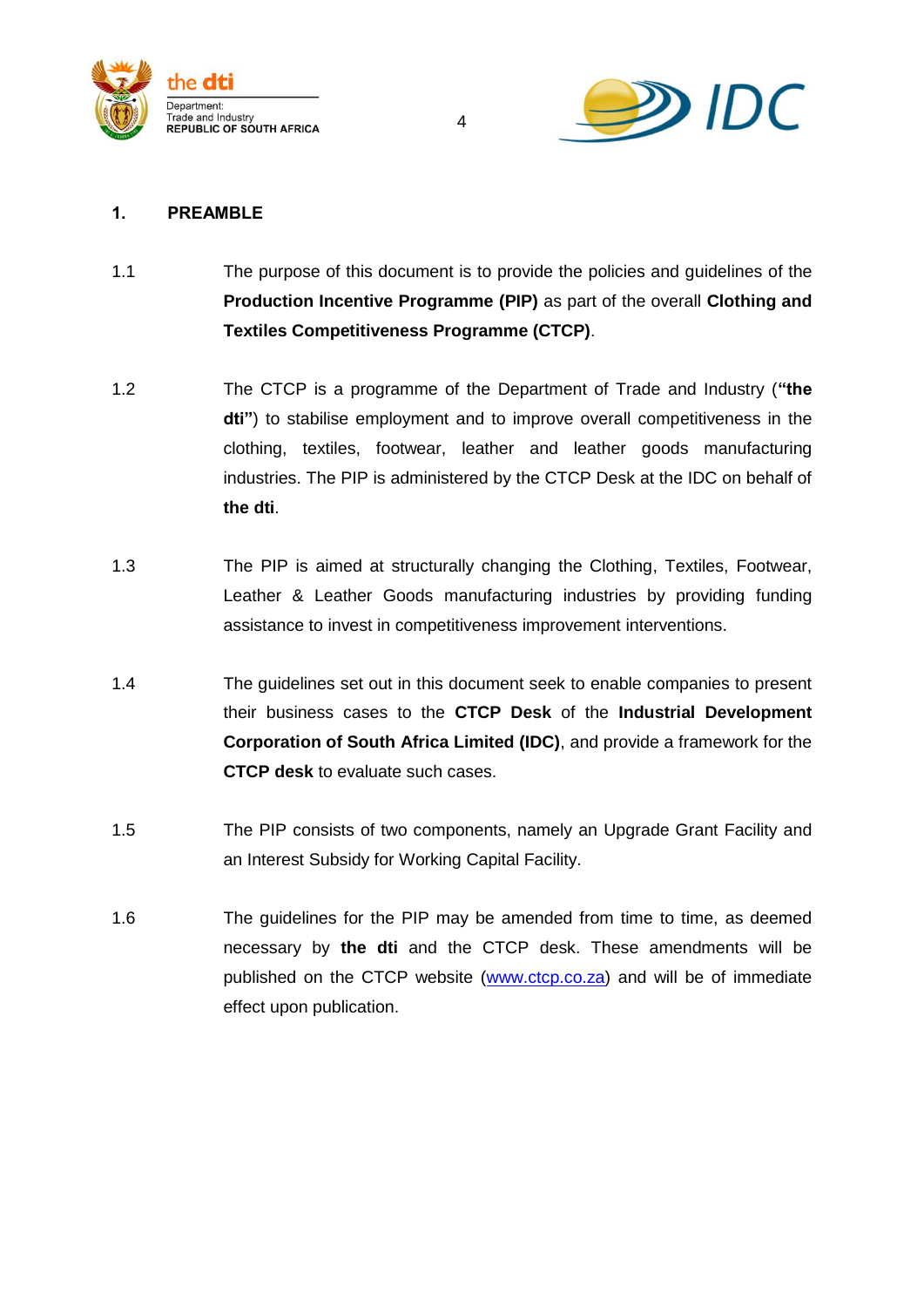



1.7 Where the guidelines lend themselves to varying interpretations or do not deal with a specific subject matter, interpretation by the CTCP desk should be requested. Such interpretation will be decisive and final, and may from time to time be published on the CTCP website.

5

1.8 Approval of applications will be subject to the availability of funds. The CTCP desk will endeavour to communicate to the public, in good time, should there be a likelihood of no funds being available for allocation to new approvals.

# <span id="page-4-0"></span>**2. SERVICES DELIVERED BY THE CTCP DESK**

- 2.1 No fees or charges are levied for the processing or evaluation of any PIP application or claim.
- 2.2 Companies are welcome to contact the CTCP desk directly for assistance in completing application or claim forms.
- 2.3 The CTCP desk will only disclose information pertaining to an application or claim to the applicant directly.
- 2.4 Refer to Paragraph 12 for Contact Details of the CTCP Desk

#### <span id="page-4-1"></span>**3. PROGRAMME DESCRIPTION**

3.1 The CTCP aims to help the industry upgrade its processes, products and people. This is expected to move the industry up the value chain to activities that are far more sustainable than competing against "sweatshop" labour practices and pervasive government subsidisation in other developing countries. Currently levels of profitability in the industry are so low that there is little appetite to upgrade. The PIP is meant to encourage and support upgrading and competitiveness improvement programmes in the sector.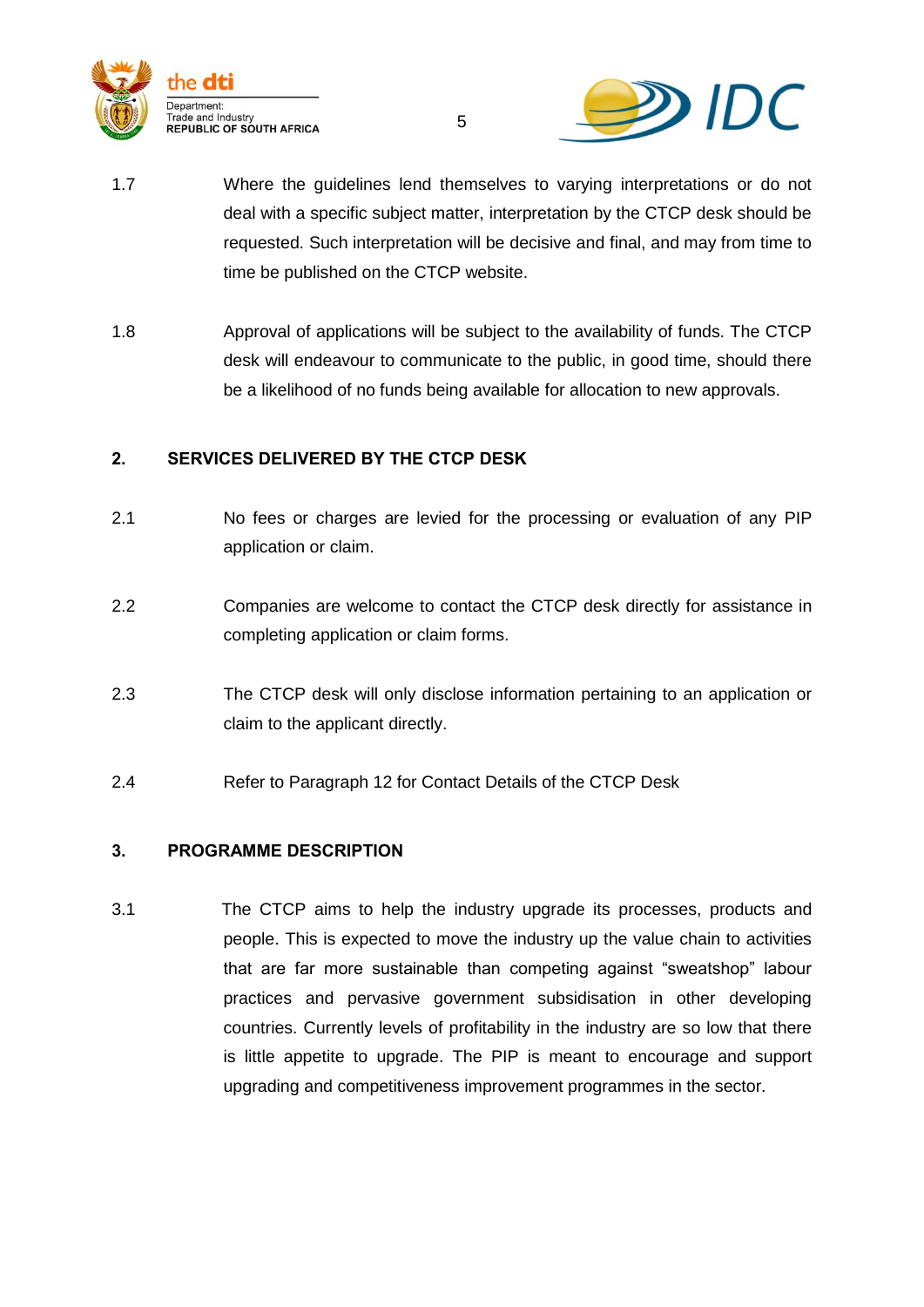



3.2 The PIP consists of a combination of an Upgrade Grant Facility, which is meant to focus on competitiveness improvement and an Interest Subsidy for Working Capital Facility which is meant to support working capital requirements resulting from past and future upgrading interventions.

6

3.3 The PIP is a market-neutral incentive offered to the subsectors listed under paragraph 3.8 below, resulting in an incentive benefit equal to 7.5% for the year ending 31 March 2013 of a company's Manufacturing Value Addition (MVA). The MVA will be calculated as follows:



- 3.4 The benefit thus determined will be referred to as the Benefit Ceiling which is the maximum amount that will be available to an applicant in a specific financial year.
- 3.5 The MVA calculation must be based on audited financial statements not older than 15 months.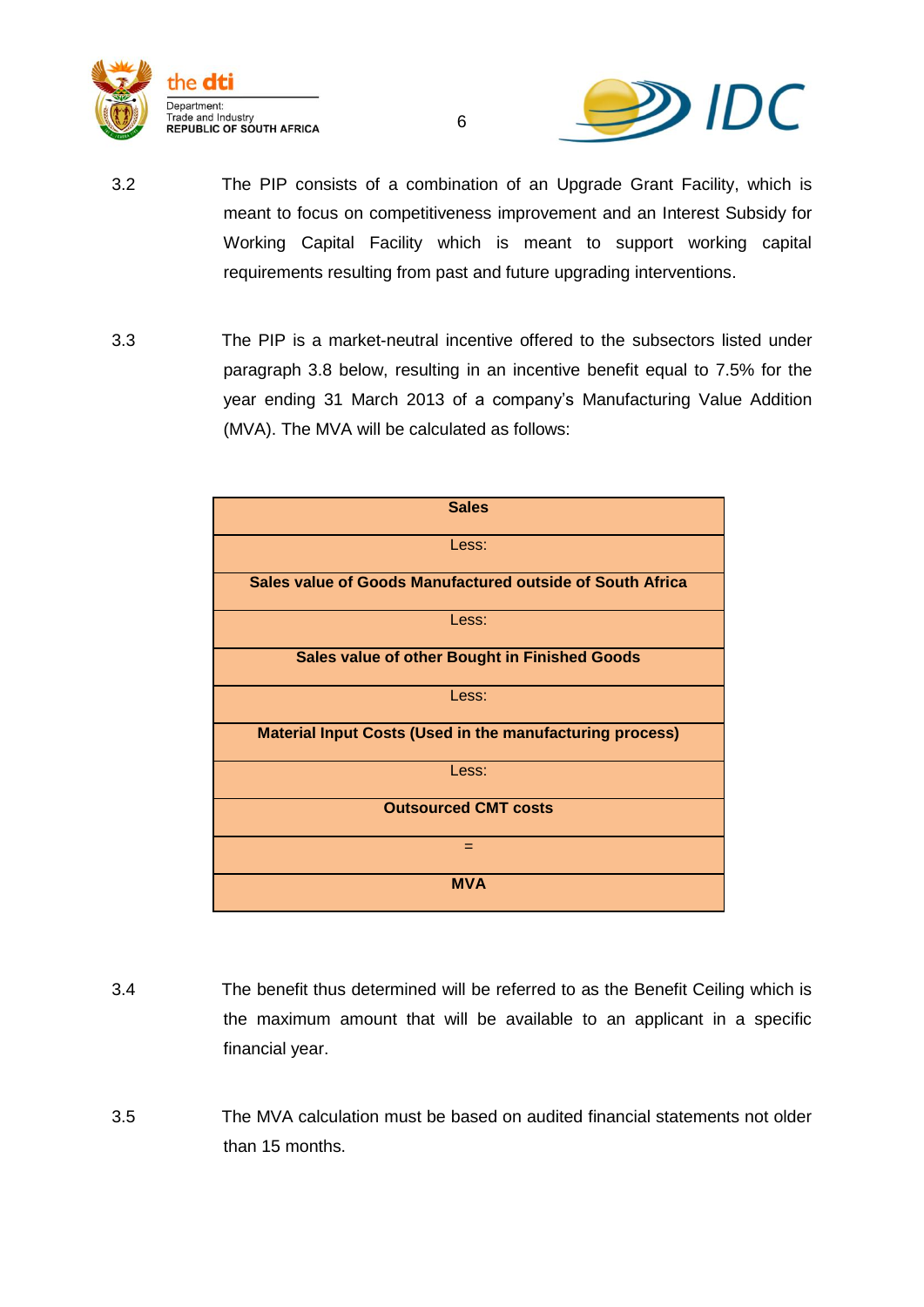



3.6 The MVA calculation must be independently verified by the company"s auditors and the auditors" confirmation letter submitted to the CTCP Desk together with the benefit application.

7

- 3.7 A confirmation of the approved Benefit Ceiling will be issued to qualifying applicants. The amount available under the Benefit Ceiling can only be accessed on presentation of proof of qualifying expenditure to the satisfaction of the CTCP Desk, and/or the acceptance of liability for interest charges on a working capital loan obtained from the IDC or any reputable financial institution.
- 3.8 The PIP is available to the following (collectively referred to as the "the sector"):
	- Clothing manufacturers;
	- Textile manufacturers;
	- Cut, Make and Trim (CMT) operators;
	- Footwear manufacturers;
	- Leather goods manufacturers and
	- Leather processors (Specifically for Leather Goods and Footwear industries).
	- Design Houses (Provided the design house partners with one or more CMT"s)

**IMPORTANT NOTE**: The PIP specifically excludes goods manufactured for the automotive sector which qualifies for any incentive programme offered for that sector.

3.9 The applicant can decide how it wants to utilise its allocated benefit. Applicants can either use the full benefit as an Upgrade Grant Facility or for an Interest Subsidy Facility or a combination of both. The following example is provided for clarity: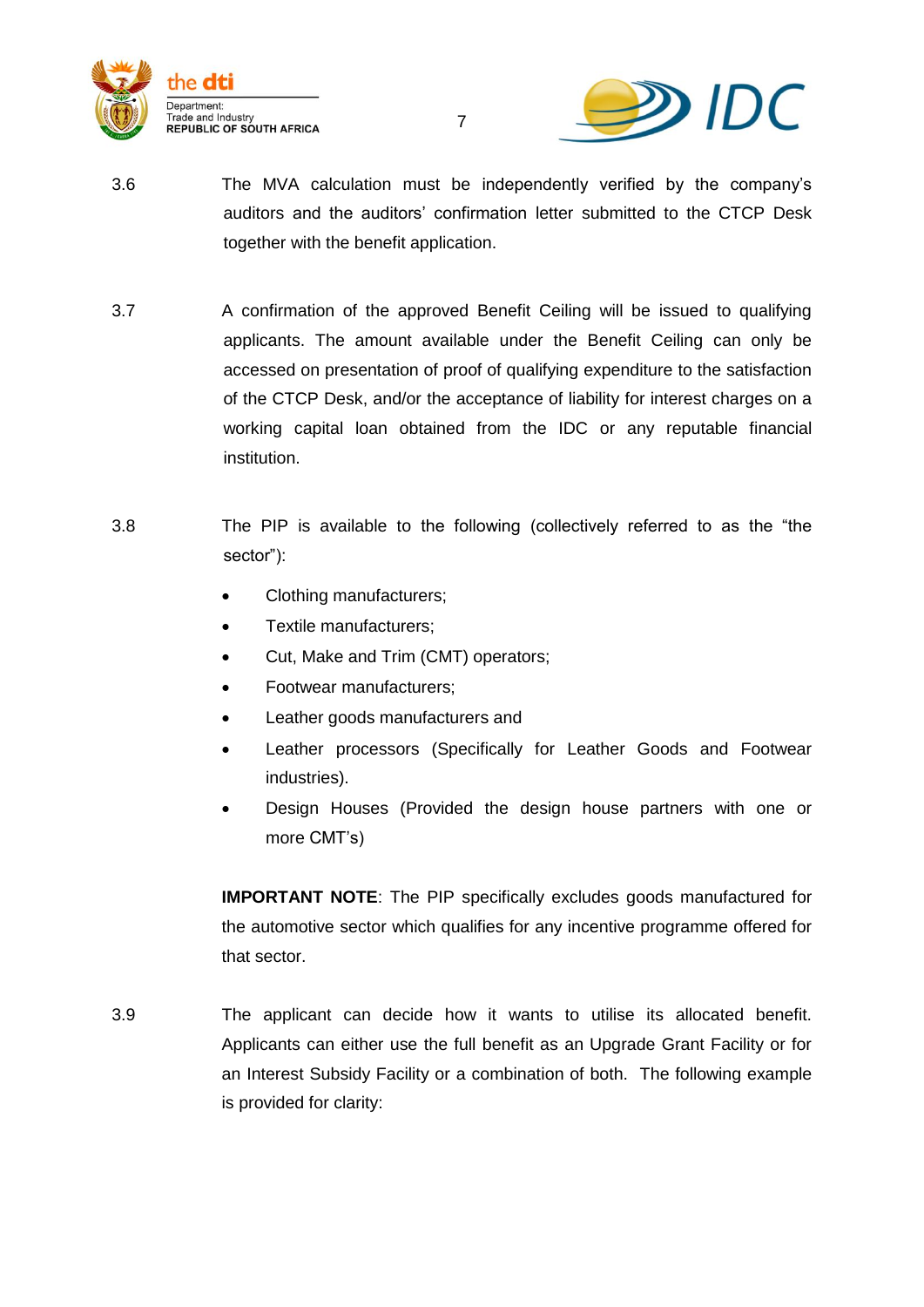



Calculated MVA: R15 000 000 7.5% Benefit Ceiling R1 125 000

# **OPTION 1: Use full benefit for Upgrade Grant**

R1 125 000 available to applicant to claim qualifying expenditure

#### **OPTION 2: Use full benefit for Interest Subsidy**

R1 125 000 available as interest subsidy at current prime rate of 9% equates to a Working Capital Facility of R12 500 000 to be applied for via the IDC. The Interest Subsidy can also be used for existing facilities with a reputable financial institution.

# **OPTION 3: Use for both the Interest Subsidy and the Upgrade Grant Facilities**

You might opt for the following:

- R675 000 Upgrade Grant facility
- R450 000 Interest Subsidy Facility which equates to a R5 000 000 Working Capital Facility to be applied for via the IDC
- 3.10 The incentive programme provides investment support to South African manufacturing entities in the clothing, textiles, footwear, leather and leathergoods industries based in South Africa. Design Houses are, however allowed to participate in the programme as per Clause 5 of this document.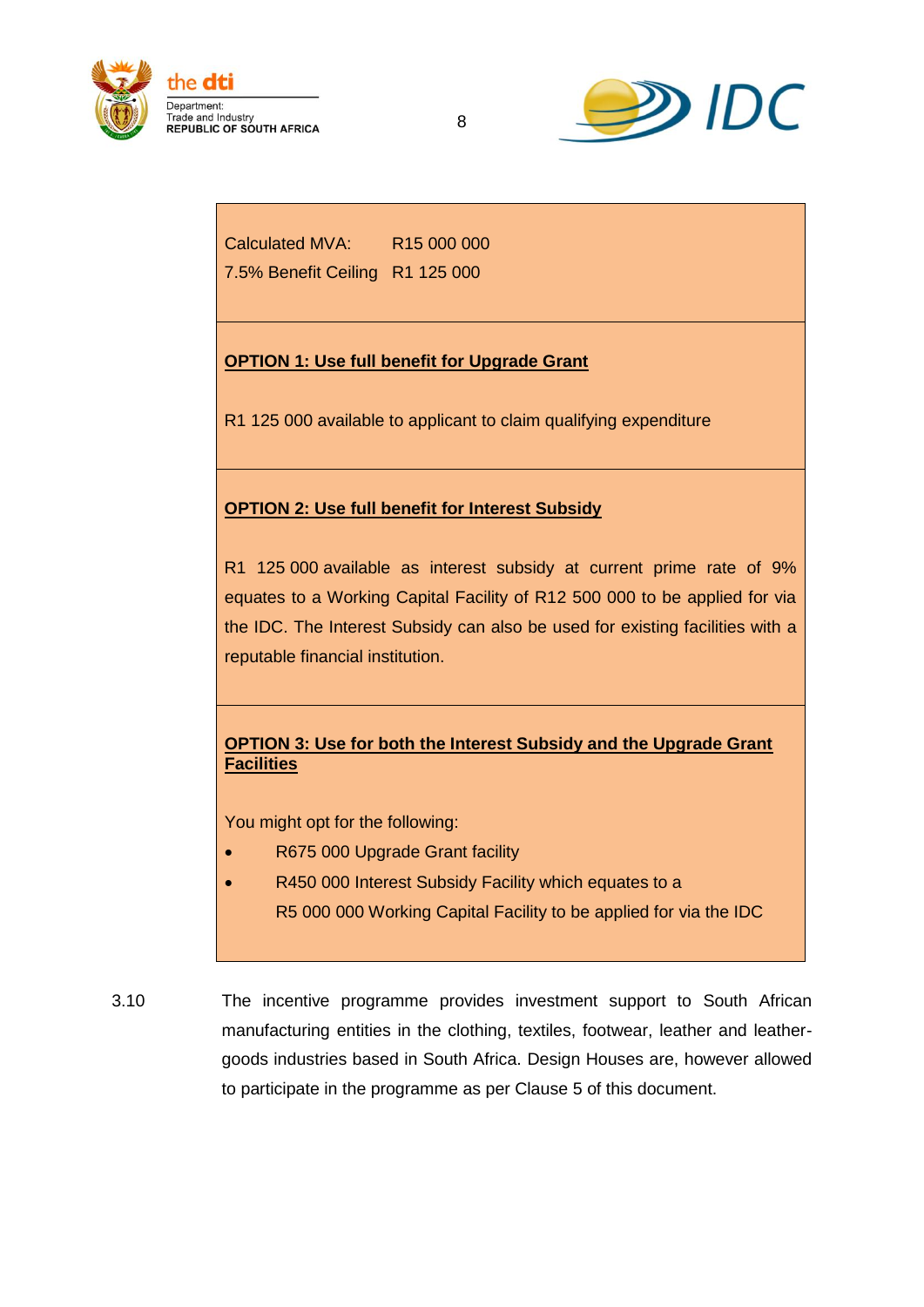



# <span id="page-8-0"></span>**4. DETAILED PROGRAMME DESCRIPTION**

# 4.1 **Upgrade Grant Facility**

4.1.1 An Upgrade Grant is available to provide financial support to the industry to assist it in attaining higher levels of competitiveness.

9

# 4.1.2 An Upgrade Grant can be used for the following:

- upgrading of existing plant and equipment;
- acquisition of new plant and equipment which will have the effect of improving the overall competitiveness of the applicant;
- developing people;
- improving manufacturing processes;
- optimising materials used;
- developing new products; or
- market development (excluding normal day to day marketing expenses such as advertising) as part of a clearly defined strategy.
- 4.1.3 An Upgrade Grant can also partly be used in conjunction with the Competitiveness Improvement Programme (CIP). Companies qualifying for an Upgrade Grant have the option of using it towards funding their own contribution of 25% (Cluster level application) or 35% (Company level application) required in terms of the CIP up to a maximum of 100% for Small and Medium Enterprises (SMEs) and 75% for others. (Please refer to the CIP guidelines for details).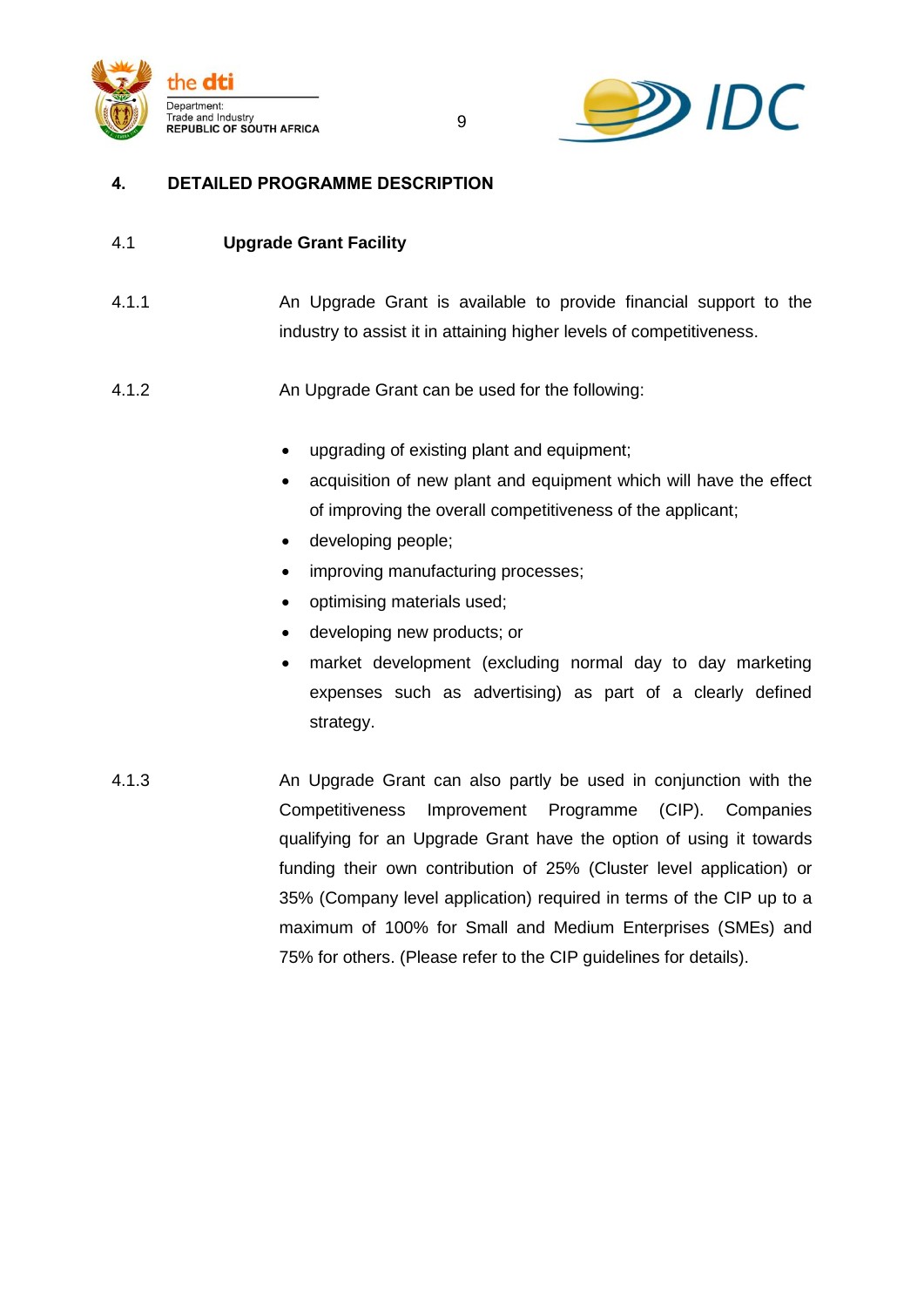



Example:

# **IF YOU ARE A SMALL OR MEDIUM ENTERPRISE:**

An individual company that has received approval for CIP grant funding is required to contribute 35% of Qualifying Expenditure from its own funding. The Upgrade Grant Facility can be used to fund the full requirement of 35%.

If it is an SME Cluster, the cluster should jointly contribute 25% of the Qualifying Expenditure. The Upgrade Grant Facility can be used to fund the full requirement of 25%.

# **IF YOU ARE NOT A SMALL OR MEDIUM ENTERPRISE:**

An individual company that has received approval for CIP grant funding is required to contribute 35% of Qualifying Expenditure from its own funding. The Upgrade Grant Facility can be used to fund 26.25% of the required 35%, thus the company needs only to contribute 8.75% from its own funding sources.

If it is a Cluster, the cluster should jointly contribute 25% of the Qualifying Expenditure. The Upgrade Grant Facility can be used to fund 18.75% of the required 25%, thus the cluster needs only to contribute 6.25% from its own funding sources.

- 4.1.4 Companies that have existing loans from any financial institution to fund expenditure for purposes that would have qualified under the Upgrade Grant Facility will be able to utilise their Upgrade Grant to settle or partially settle these loans.
- 4.1.5 The Upgrade Grant, together with the Interest Subsidy, may not exceed the Benefit Ceiling.
- 4.1.6 Participating companies need to conform to the mandatory conditions as per paragraph 6 below.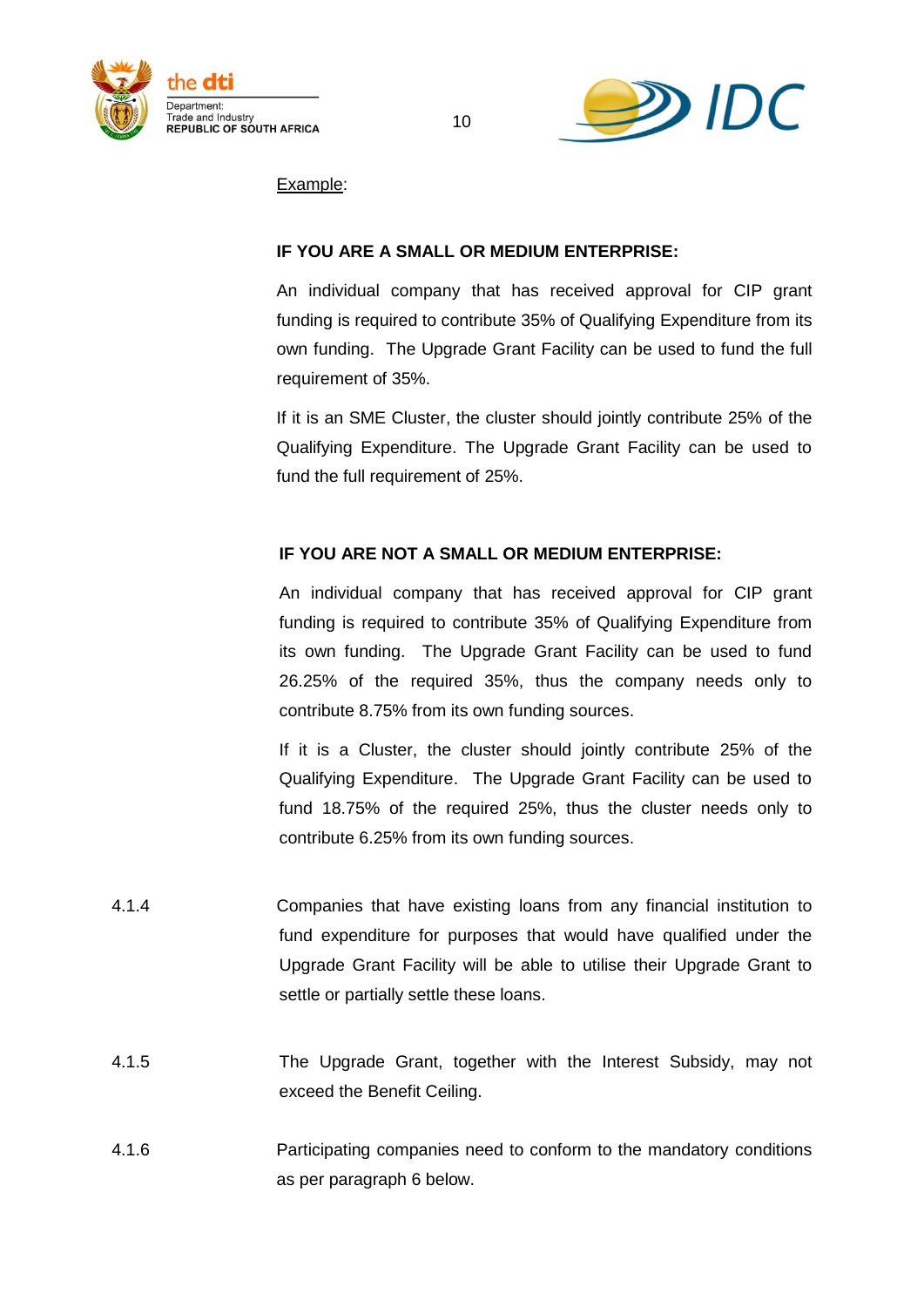



# 4.2 **Interest Subsidy for Working Capital Facility**

4.2.1 Commercial banks have considerably reduced overdraft facilities to manufacturing companies since the onset of the economic crisis. This incentive aims to reduce the cost of funding to companies that have been able or are successful in raising working capital facilities with the IDC, or any reputable financial institution (existing facilities only). The raising of such a working capital facility stands separate from the PIP and has to be applied for independently from any application under the PIP.

- 4.2.2 An Interest Subsidy equal to the ruling prime interest rate will be made available to participating companies. The applicant for working capital will be required to only pay the difference between the interest rate determined through the IDC"s or any reputable financial institution"s normal pricing model and the ruling prime lending rate. The IDC will apply normal due diligence procedures to ensure economic merit of the applications and normal IDC fees will be applicable on such facilities. As normal, IDC funding requirements include the provision of sufficient security. The IDC's minimum funding amount of R1 million will apply.
- 4.2.3 This facility will be made available for a limited period only and will reduce over time.
- 4.2.4 The Interest Subsidy, together with the Upgrade Grant may not exceed the Benefit Ceiling.
- 4.2.5 Participating companies need to conform to the mandatory conditions as per paragraph 6 below.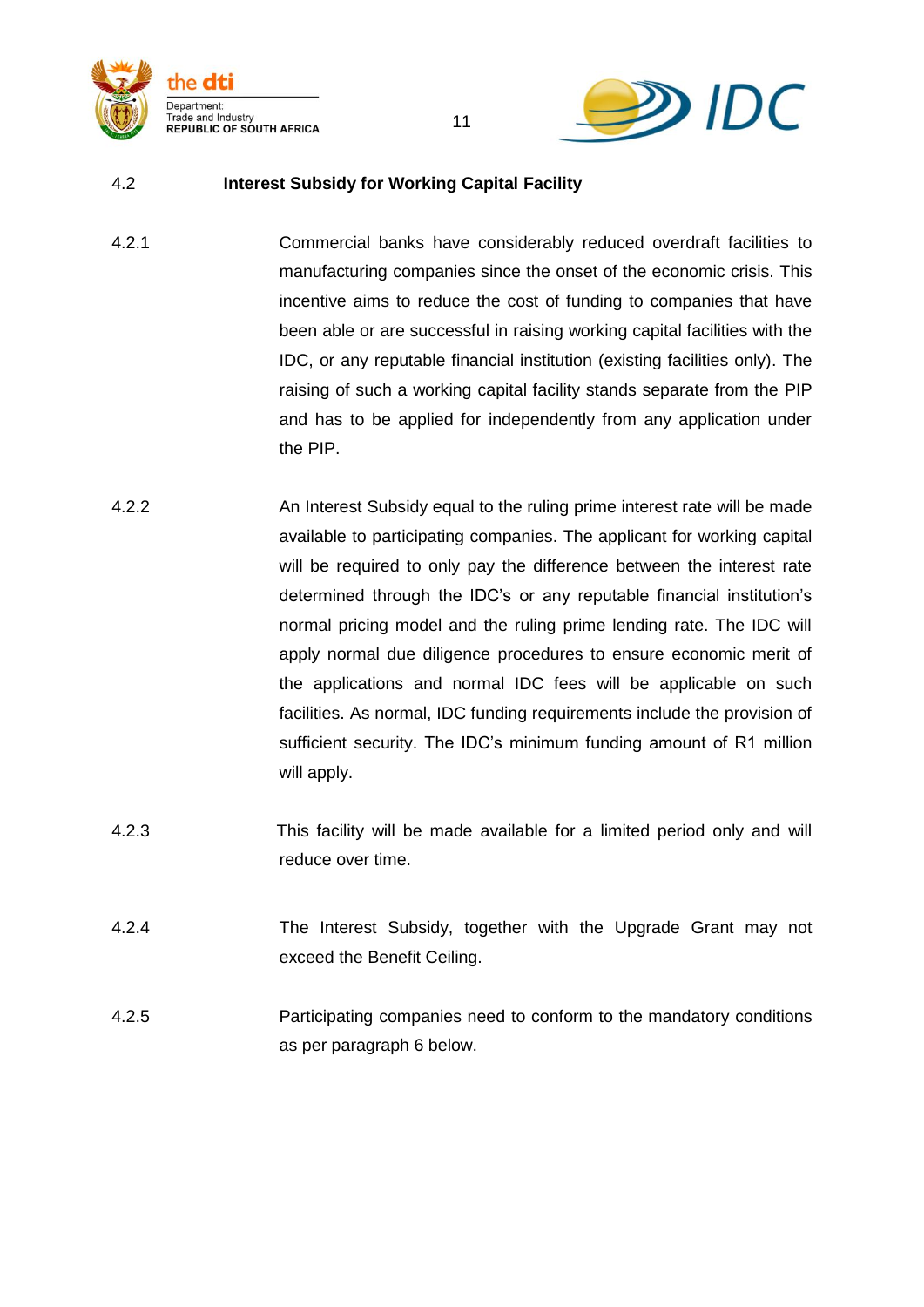



#### 4.3 **Auditing Fees**

4.3.1 Where the PIP requires the Company to incur Auditing Fees which are in addition to the company"s normal statutory requirements, the Company can, at the discretion of the CTCP desk, in addition to the normal uses of the PIP, use their benefit to fund these additional costs.

#### <span id="page-11-0"></span>**5. DESIGN HOUSES**

- 5.1 A Design House will be defined as a product design and related services entity which outsources some or all of its manufacturing to CMT"s. Related services may include sample making, production development, preproduction planning, fabric sourcing, pattern making, quality control, labelling, packaging, distribution and delivery.
- 5.2 Design Houses wanting to be considered for a benefit under the PIP must partner with one or more of its local CMT"s in order to qualify for a benefit. The following will apply:
- 5.2.1 The Design House must operate as an independent legal entity.
- 5.2.2 CMT's must be Bargaining Council Compliant.
- 5.2.3 The MVA will be calculated based on the audited financial statements of the Design House. The CMT"s may or may not participate in the PIP and they will have to claim separately and on their own account.
- 5.2.4 The integrated MVA to be audited and signed-off by the applicant"s auditors.
- 5.2.5 The Design House will be required to spend at least 50% of its benefit on selected CMT"s. If, for example, a Design House partners with 20 CMT"s, the Design House can select a number of CMT"s they wish to spend the benefit on. A Business Plan will be required to motivate and measure the intervention. The intervention must improve the competitiveness of the CMT(s).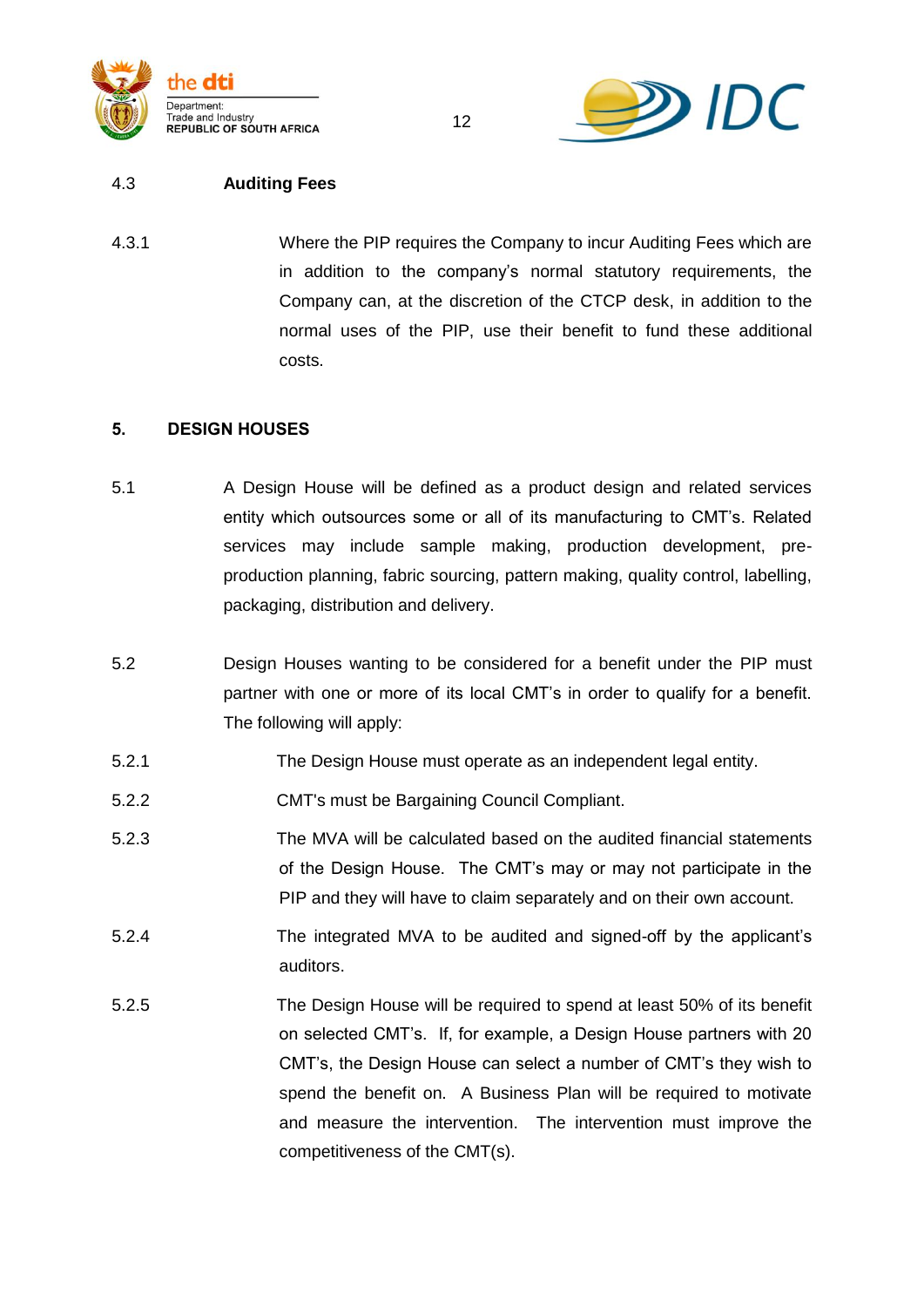



5.2.6 The Design House must provide proof of outsourced CMT work by providing an audited reconciliation per CMT to their financial statements and evidence of Bargaining Council Compliance for each CMT that it partners with.

13

# <span id="page-12-0"></span>**6. MANDATORY CONDITIONS**

- 6.1 The applicant must be a registered legal entity in South Africa in terms of the Companies Act, 1973 (as amended) or the Close Corporations Act, 1984 (as amended). Section 21 companies or "not-for-profit-or-gain" organisations are specifically excluded from applying.
- 6.2 The operations of the company applying must be classifiable as manufacturing (SIC code 3) in terms of the "Standard Industrial Classification of all Economic Activities". Design Houses are, however allowed to participate in the programme.
- 6.3 The applicant must be a taxpayer in good standing and must, in this regard, provide a valid tax clearance certificate.
- 6.4 The Applicant must, where applicable, be bargaining council compliant and must, in this regard, provide evidence of compliance.
- 6.5 The applicant must comply with all relevant environmental regulations, applicable to its operations and must, in this regard, provide evidence of compliance.
- 6.6 Should the company have any pending litigation against it, the outcome of which may have a material impact on the company's financial position, then this needs to be brought to the attention of the CTCP Desk at the time of application.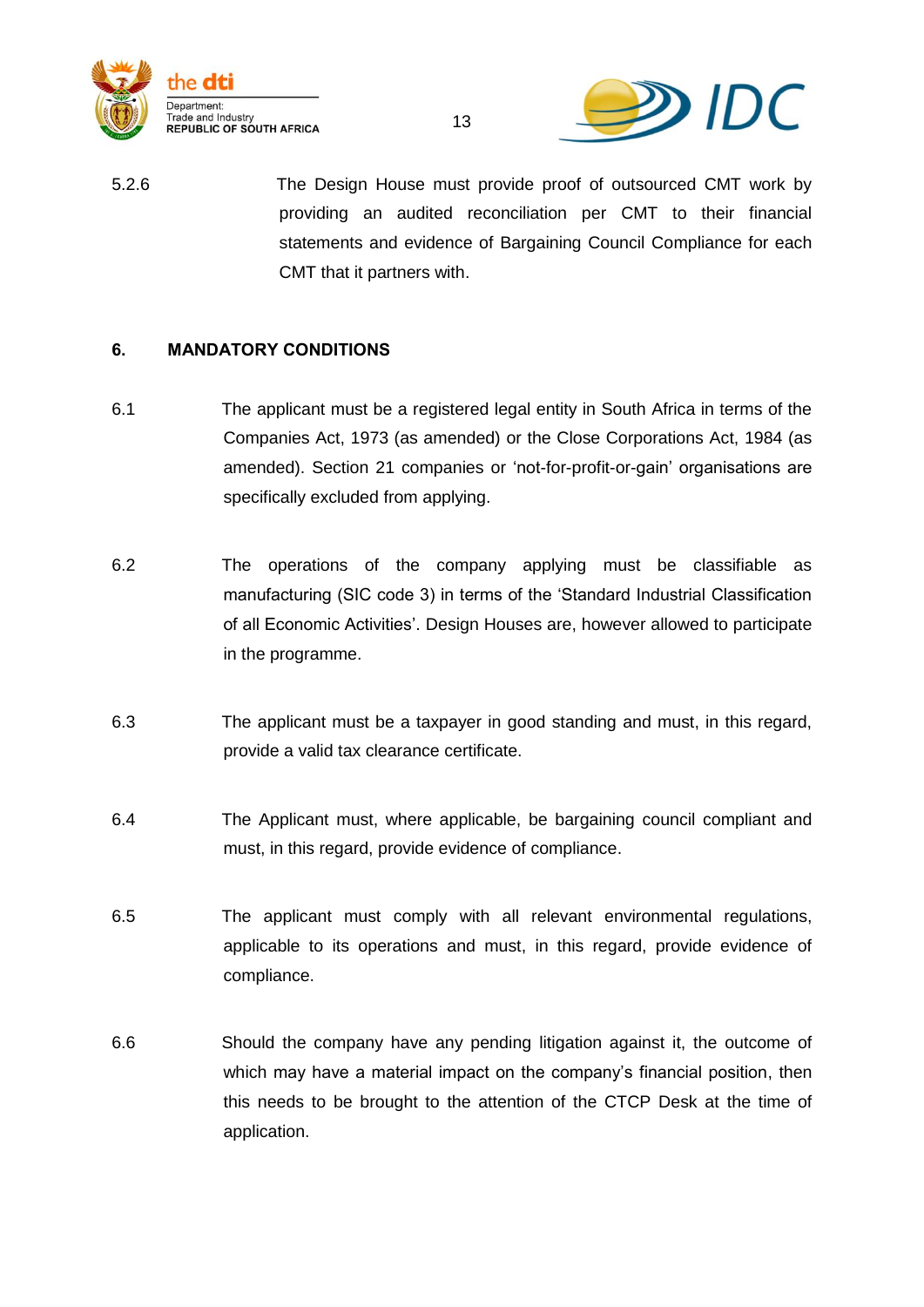



6.7 Should the company have any intentions or plans to retrench or downsize its manufacturing processes, such intentions or plans must be brought to the attention of the CTCP Desk.

# <span id="page-13-0"></span>**7. APPLICATION PROCESS**

- 7.1 In order to access the PIP, companies need to apply to the CTCP Desk at the IDC by completing the Benefit Application Form (see Appendix A) and the Redemption Application Form (see Appendix B). The following documents must be submitted:
	- Completed Benefit Ceiling Application accompanied by the following:
		- o Business Plan;
		- o Audited financial statements;
		- o Audited MVA calculation;
		- o Valid Tax Clearance Certificate;
		- o Valid and acceptable Confirmation of Bargaining Council Compliance (Where applicable);
		- o Evidence of compliance to relevant environmental regulations, where applicable;
		- o Management accounts not older than 3 months;
		- o Financial projections to the next financial year end;
		- o Documents in support of FICA compliance;
		- o Overall World Class Manufacturing (WCM) measurables (see Appendix C) for the latest financial year end;
	- Completed Redemption Application Form accompanied by:
		- o Invoices and or quotations in support of qualifying expenditure under the redemption claim (interventions);
		- o Quantifiable WCM variables indicating the competitiveness improvement resulting from the interventions above.

# **Incomplete applications will not be processed.**

7.2 In addition, applicants need to provide the CTCP Desk with their latest Audited Financial Statements. The MVA must be calculated using Audited Financial Statements not older than 15 months.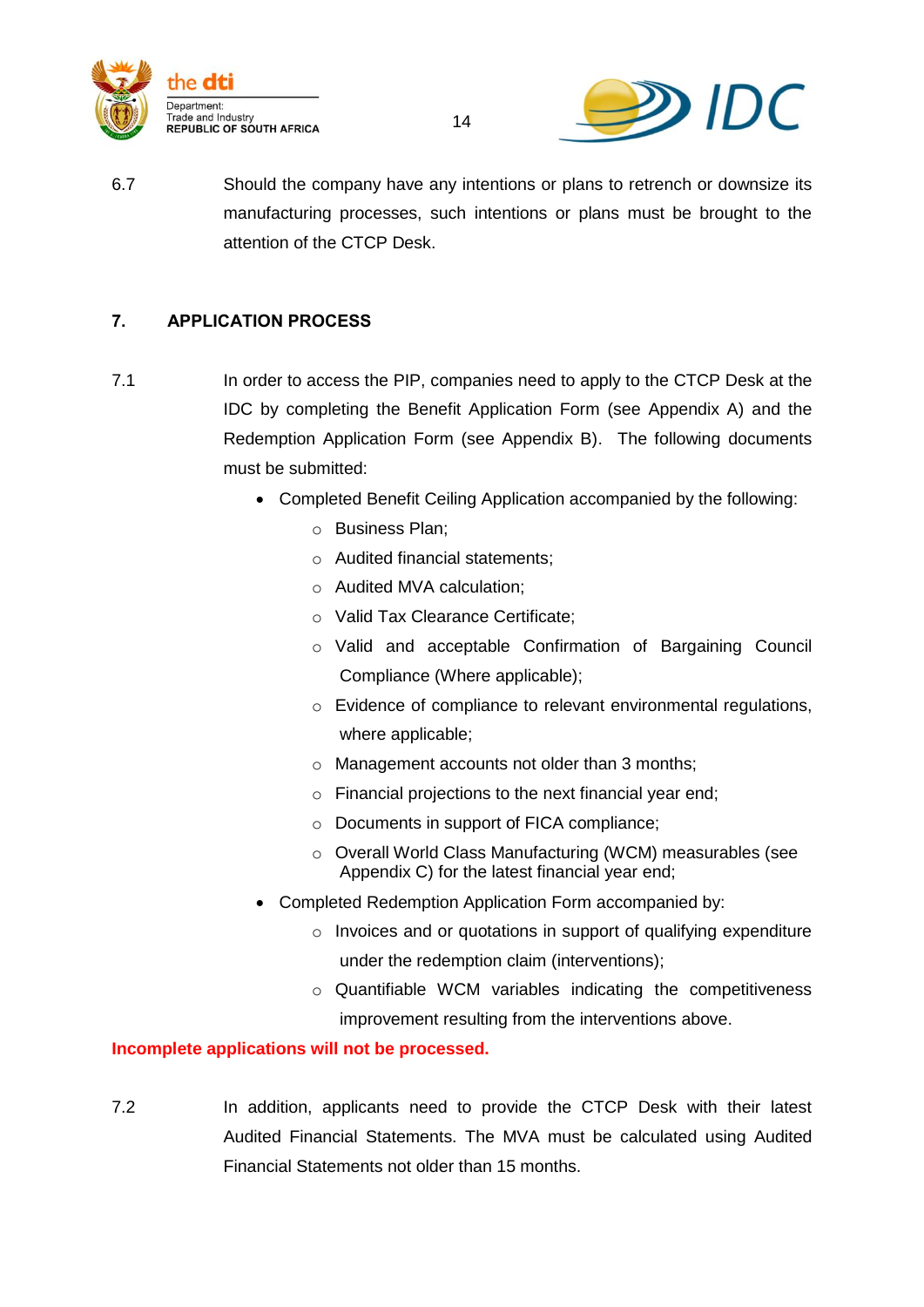



- 7.3 The CTCP Desk will perform a due diligence on the application and if found in order, the desk will issue a confirmation of the PIP benefit amount after obtaining the necessary approvals. Upon approval, the CTCP desk will set aside funds, which will be earmarked for the company concerned. The company"s allocated funds for the year will be available to them for a period of two years from the approval date of the PIP benefit.
- 7.4 In order to access the Interest Subsidy for Working Capital Facility, a company will need to apply to the Textiles and Clothing Strategic Business Unit (SBU) at the IDC if it does not already have a working capital facility. As the IDC will be carrying the risk in allocating the loan facility the applications will have to be adjudicated according to the requirements of the Textiles and Clothing SBU. For existing facilities with a reputable financial institution the applicant needs to provide the IDC with acceptable evidence of the terms of the facility i.e. a Facility Letter or Contract.
- 7.5 The PIP is an annual programme and the effective date for receipt of applications under this programme is 01 April 2012.
- 7.6 Applications have to be submitted with the CTCP Desk before 31 January 2013. **Applications submitted after that will not be considered.**
- 7.7 The PIP is a long term programme which will run for a minimum period of six (6) years from 1 April 2010.
- 7.8 The company will have to redeem its benefit as per the provisions of paragraph 8 below.

#### <span id="page-14-0"></span>**8. REDEMPTION PROCESS**

A company can redeem its benefit by applying to the CTCP Desk for an Upgrade Grant or for an Interest Subsidy. Invoices on upgrading expenditure should not be dated prior to 01 April 2011.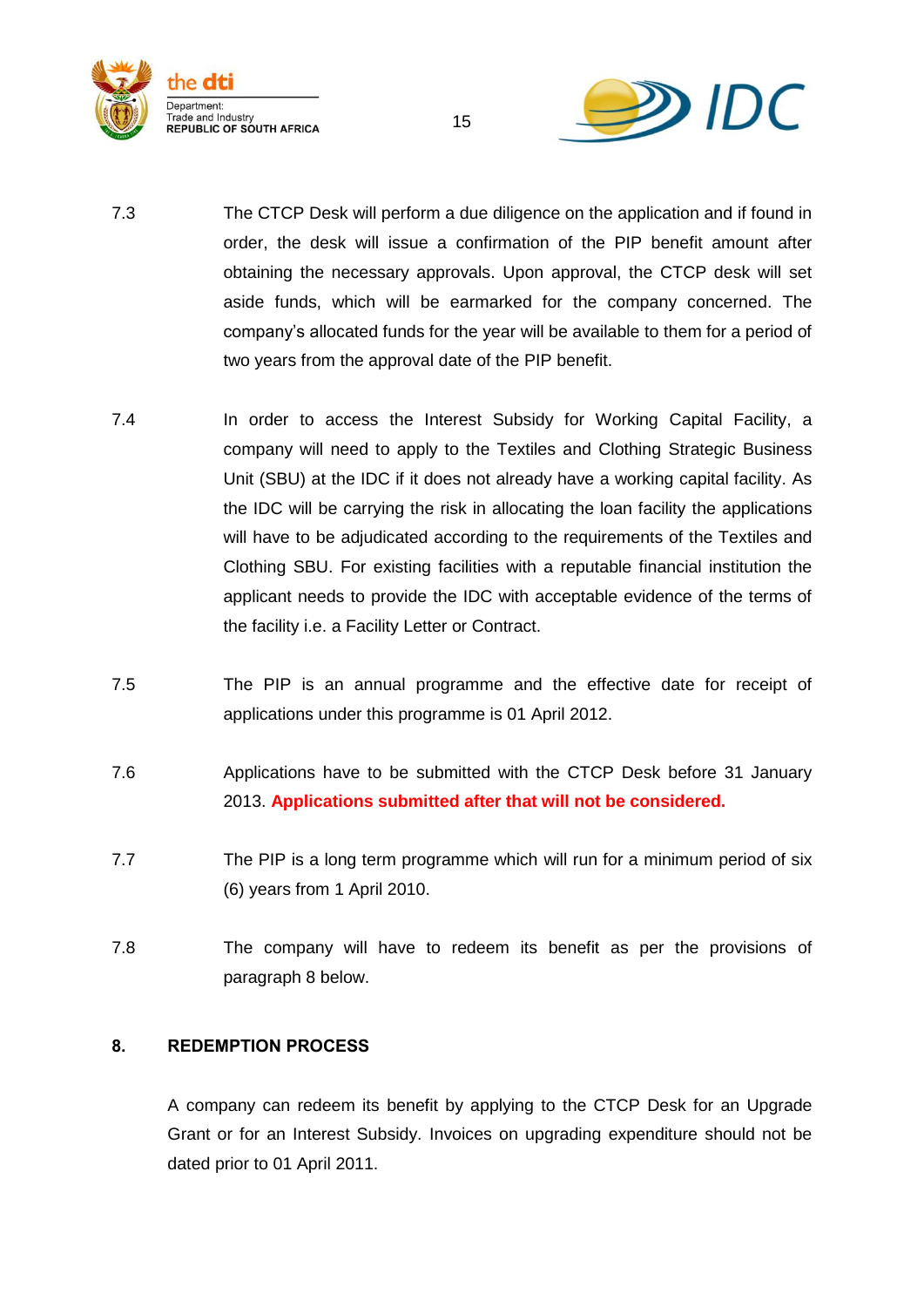



# 8.1 **Application for redemption**

- 8.1.1 Upon submitting the benefit application form to the CTCP Desk, applicants have to also submit a completed Redemption Application Form as set out in Appendix B of this document.
- 8.1.2 The Application Forms must be accompanied by a Business Plan to describe the upgrading expenditure incurred or to be incurred and/or the working capital interest subsidy requirement of the applicant.
- 8.1.3 The redemption application for an Upgrade Grant should, amongst others, provide the following details:
	- Description of the impact of the **upgrading intervention** in terms of productivity or competitiveness improvements: A clear identification of the **elements to be measured**, the current status of each element and projections for improvements thereof as a result of the interventions. Please refer to Appendix C for typical World Class Manufacturing (WCM) measurables. Where other measurables are identified that more clearly demonstrates the impact of the intervention, these can also be used. The elements to be measured must be a combination of both financial and operational indicators.
	- The budget for the project being claimed for and the justification for such support, indicating dates at which reimbursement will be required and the outputs against which payment will be requested. The budget should include actual costs to be incurred in implementing the project.
- 8.1.4 The redemption application for an Interest Subsidy should provide details of a working capital loan obtained from the IDC. For existing facilities with a reputable financial institution acceptable evidence of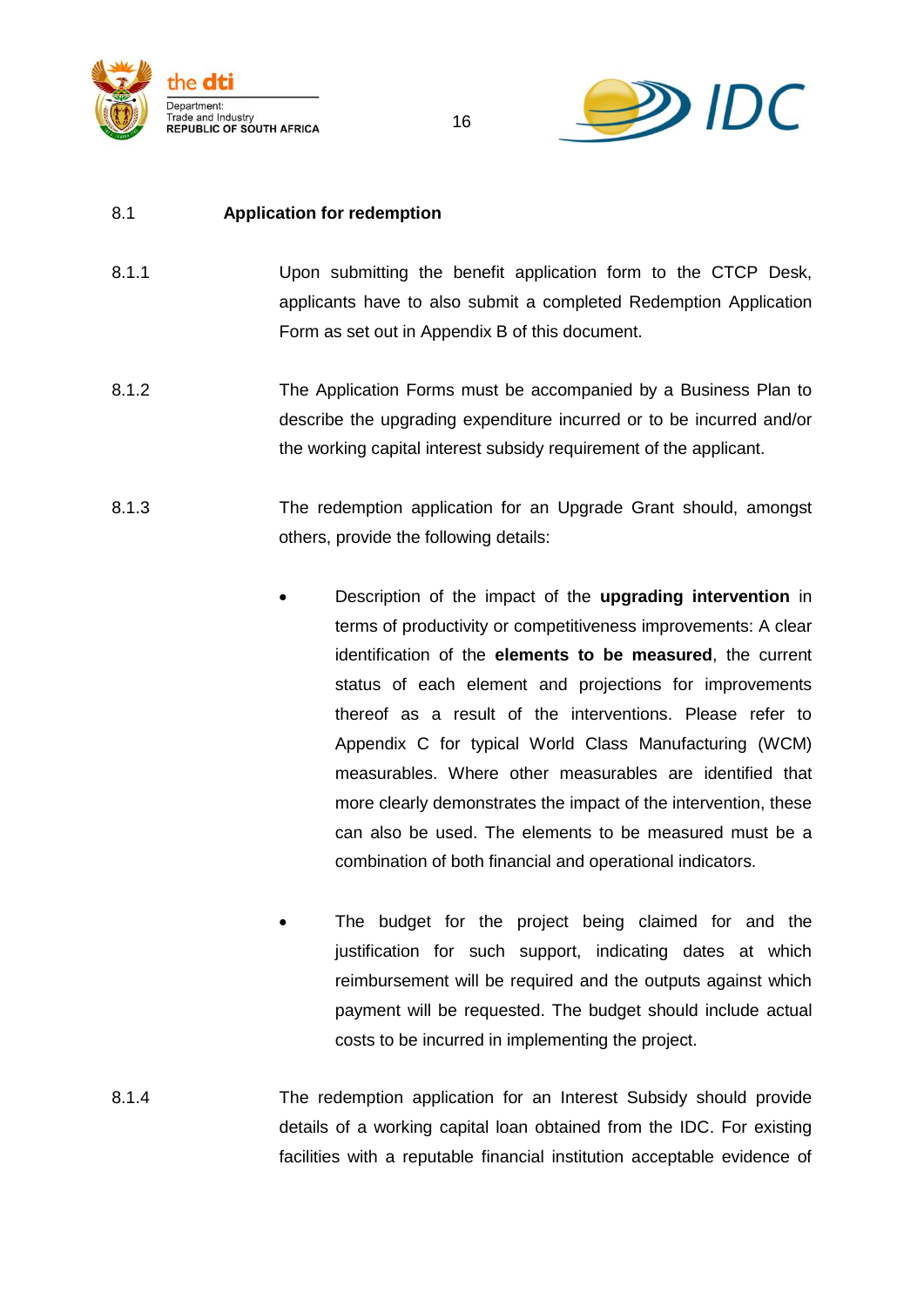



the terms of the facility needs to be provided. i.e. a confirmation Letter from the Financial Institution indicating the facility amount, interest rates and interest paid for the claim period.

8.1.5 Additional company information required:

- **Company profile:** Background, present situation, ownership, financial situation, profitability and present markets.
- **Business objectives:** What, how and by when. The impact of the objectives should also be stated.
- **Conclusion:** The conclusion should state the plan's overall impact and highlight its competitiveness enhancement. It should specifically refer to impact on employment and the sustainability of the company's business model.

# **Please refer to the Quick Guide for a comprehensive list of requirements.**

# 8.2 **Verification by the CTCP desk**

- 8.2.1 The CTCP desk reserves the right to carry out audits on activities of the applicant from time to time which may include a physical on-site inspection by the CTCP desk at every claim stage or whenever necessary.
- 8.2.2 If the Approval Panel finds that a grant was based on false information, or that applicants furnished misleading information, it will disallow the grant and recover the full amount paid to the company. Interest on such grant payments shall be levied at a prescribed rate from the day the grant was received.
- 8.2.3 Should there be material changes to the main business under which the grant was approved, the grant approval will be cancelled and the entity will be expected to re-apply to the **CTCP desk**.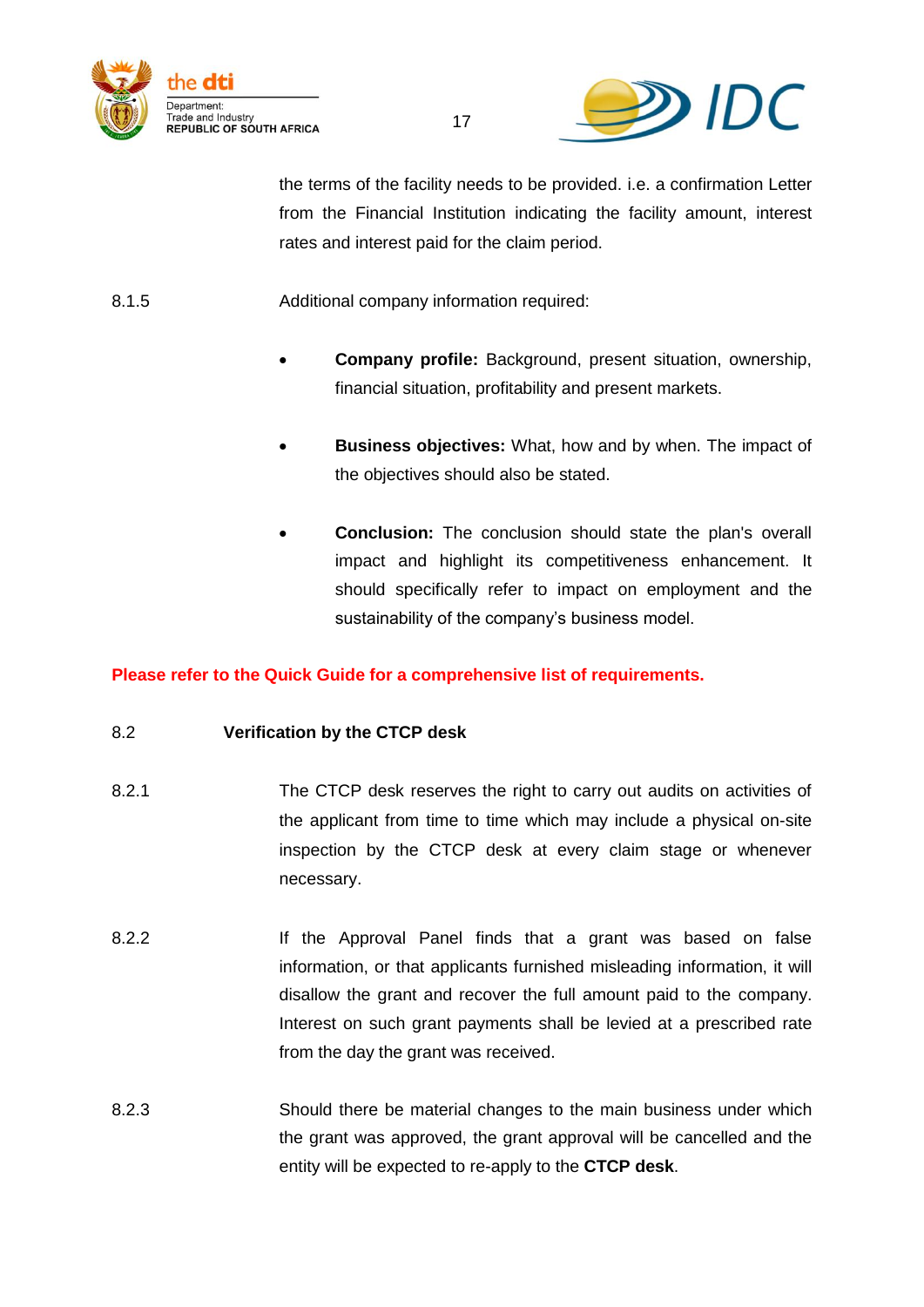



8.2.4 The Approval Panel further reserves the right to authorise publication of full details, including company names, in cases of grant abuse.

# 8.3 **Adjudication**

The CTCP Desk will submit the benefit and redemption applications as well as all relevant documentation to an Approval Panel who will adjudicate an Upgrade Grant and/or an Interest Subsidy. Any relaxation of the minimum requirements or conditions in this document is based on merit and is at the sole discretion of the **CTCP desk**. The decision of the **CTCP desk** will be final.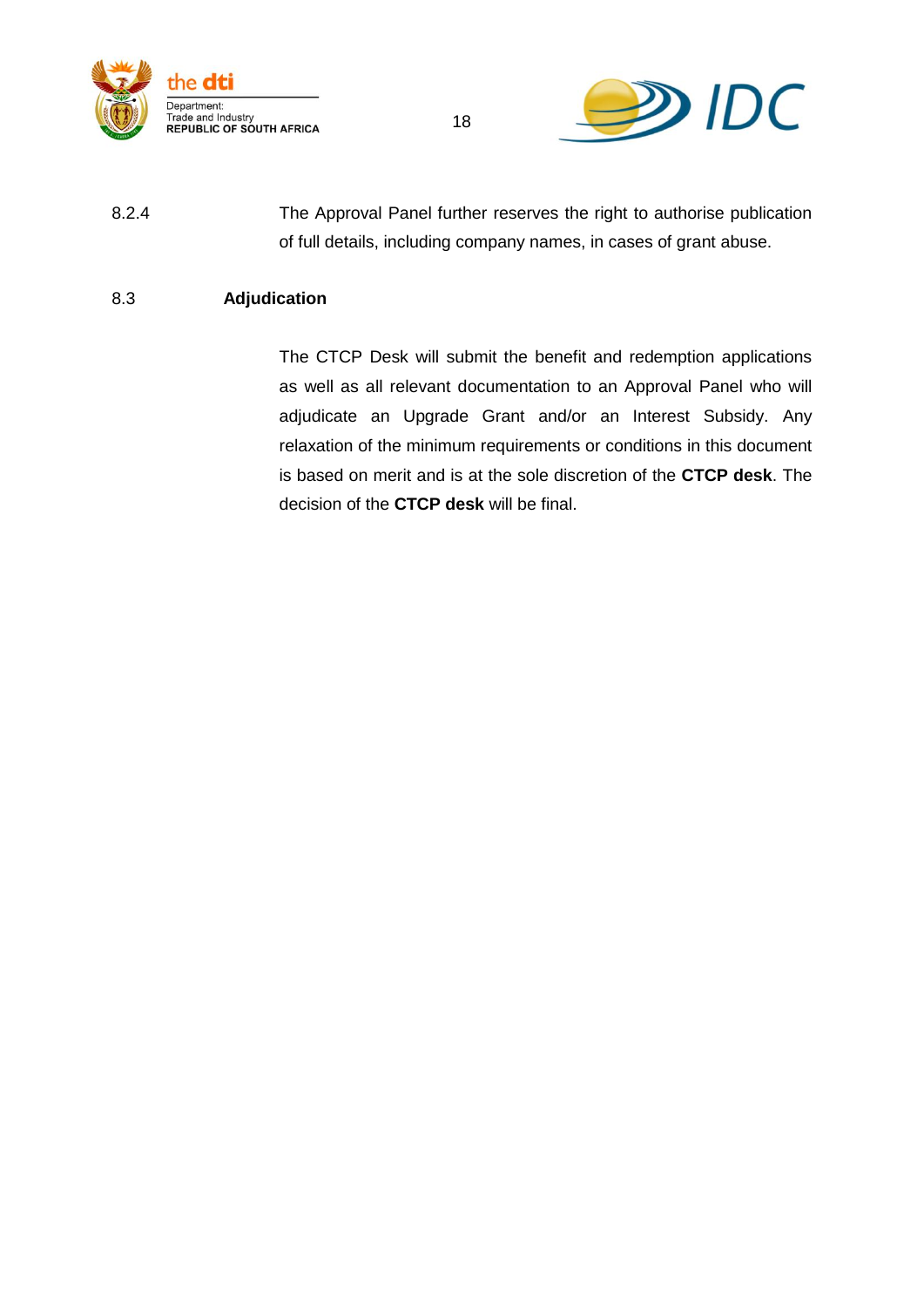



#### 8.4 **Disbursement**

- 8.4.1 Once the Approval Panel has adjudicated an Upgrade Grant facility, redemption claims in the form of invoices on upgrading expenditure will be considered by the CTCP desk for reimbursement of approved upgrade expenditure already incurred or for payment of approved upgrade expenditure to be effected.
- 8.4.2 Invoices of all qualifying expenditure already incurred should not be dated prior to 01 April 2011. The PIP benefit will be available for utilisation within a period of 24 months only from the approval date. It is envisaged that historical qualifying expenditure will not be supported from 01 April 2013 onwards, unless the expenditure had been approved in the current year.
- 8.4.3 Upgrade Grants made by the programme will be made exclusive of Value Added Tax (VAT).
- 8.4.4 Payments shall be made directly into the bank account of the approved receiver, whether it be the applicant (on reimbursement of expenditure already effected) or a supplier of goods or services to be expended. The name of the account holder must be the same as that of the approved receiver.
- 8.4.5 On adjudication of an Interest Subsidy, the CTCP desk will pay the amount of the Interest Subsidy directly into the applicant's working capital account with the IDC based on the terms and conditions approved. In the case of the Interest Subsidy being reimbursed to applicants who have facilities with reputable financial institutions, the CTCP desk will reimburse the applicant on a 6 monthly basis.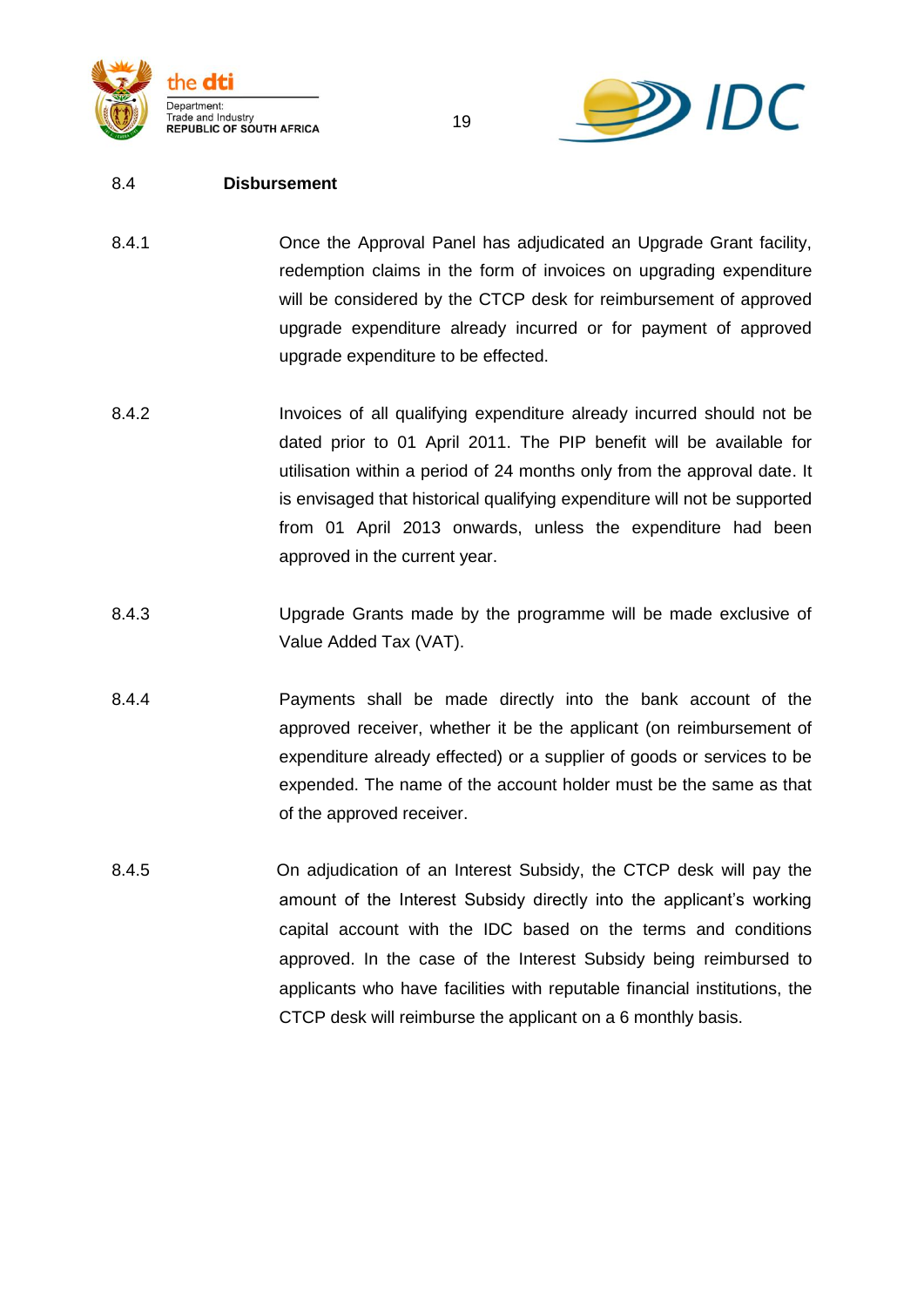



# <span id="page-19-0"></span>**9. QUALIFYING EXPENDITURE**

9.1 Some of the qualifying expenditure relating to competitiveness improvement interventions could be broken down into the following core focus areas of the Upgrade interventions, namely People, Process, Product and Market Development. Following are non exhaustive examples of qualifying interventions:

| 9.1.1 | People |
|-------|--------|
|-------|--------|

| <b>Intervention</b>                                            | <b>Description</b>                                          |
|----------------------------------------------------------------|-------------------------------------------------------------|
| Training                                                       | World-class manufacturing principles. These projects should |
|                                                                | have a strong leaning towards training and building the     |
|                                                                | competency of management, supervisors, support personnel    |
|                                                                | and shop-floor workers to carry out continuous improvement  |
| activities.                                                    |                                                             |
| <b>ISO 9000</b> - Basic quality management systems such as ISO |                                                             |
|                                                                | 9001 should be introduced to companies to ensure compliance |
|                                                                | to downstream client requirements.                          |
| Labour relations                                               | Labour productivity.                                        |
| and employee                                                   | Multi-skilling.                                             |
| wellness                                                       | HIV/Aids programmes.                                        |
| programmes                                                     | Employee-employer relationship building.                    |

#### 9.1.2 Product

| <b>Intervention</b> | <b>Description</b>                                                                                                                                                                                                                                                                                                                                      |
|---------------------|---------------------------------------------------------------------------------------------------------------------------------------------------------------------------------------------------------------------------------------------------------------------------------------------------------------------------------------------------------|
| Product-related     | Quick and reliable delivery time.                                                                                                                                                                                                                                                                                                                       |
| chain<br>supply     | Fashion design, pattern design and manufacturing integration                                                                                                                                                                                                                                                                                            |
| integration         | process.                                                                                                                                                                                                                                                                                                                                                |
|                     | <b>Process development.</b> The introduction of new processes into                                                                                                                                                                                                                                                                                      |
|                     | mainstream production.                                                                                                                                                                                                                                                                                                                                  |
|                     | <b>Technology focus (automation).</b> The use of technology<br>centres and partnerships with support organisations such as the<br>Council for Scientific and Industrial Research (CSIR) and<br>related subsidiaries as well as Public Education Institutions will<br>foster collaborative partnerships in developing technologies<br>within the sector. |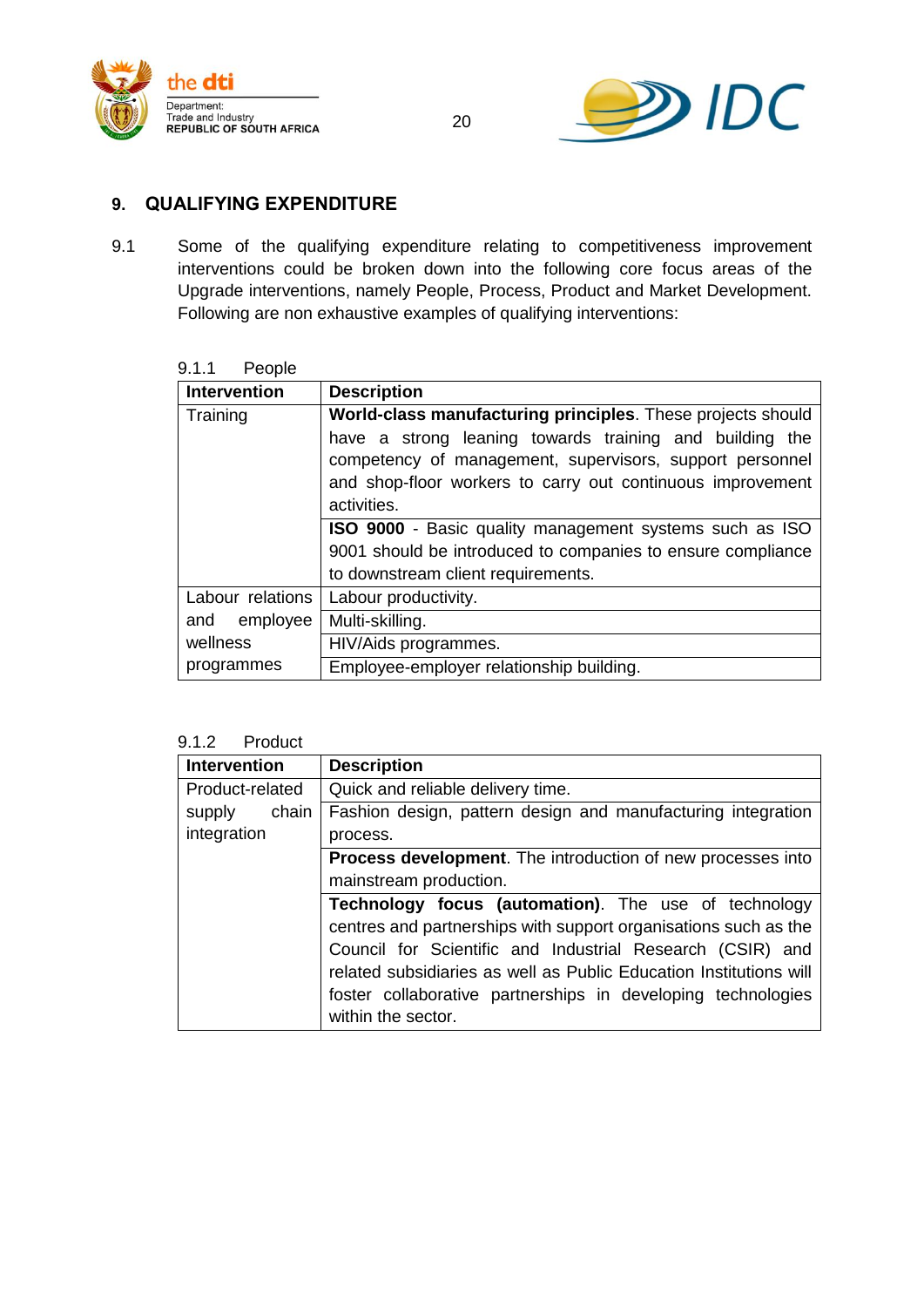



# 9.1.3 Process

| <b>Intervention</b> | <b>Description</b>                                            |
|---------------------|---------------------------------------------------------------|
| Industrial          | Layout planning / simulation. Using the latest planning and   |
| engineering         | simulation tools and aids, companies could be assisted to     |
| services            | improve process flow and facilities layout.                   |
|                     | Logistics analysis and improvement. To improve supply chain   |
|                     | efficiencies, both internally and externally, for example,    |
|                     | effective inventory control to decrease operational cost.     |
|                     | Maintenance principles. Total Productive Maintenance has      |
|                     | benchmark practice towards international<br>become<br>a       |
|                     | competitiveness. This principle has been applied globally to  |
|                     | improve equipment utilisation, support and maintenance.       |
|                     | Continuous Improvement activities.                            |
| Competitiveness     | These projects should be aimed at the implementation of       |
| improvement         | economically viable and sustainable models for technical      |
| interventions       | assistance through an approach to improve quality, efficiency |
|                     | and international competitiveness in individual companies or  |
|                     | supply chains.                                                |
| World-class         | Focused on implementing principles of manufacturing that is   |
| manufacturing       | regarded as best practice.                                    |
| principles          |                                                               |
| Bottom-line         | Interventions that increase the profitability of the company. |
| business            |                                                               |
| processes           |                                                               |

#### 9.1.4 Market Development

| <b>Intervention</b> | <b>Description</b>                                                                                |
|---------------------|---------------------------------------------------------------------------------------------------|
| Market              | Activities related to determining the size and dynamics of the                                    |
| Research            | market both locally and internationally.                                                          |
| Marketing Plan      | Activities related to developing a marketing plan based on the<br>results of the market research. |
| <b>Product</b>      | Interventions that relate directly to acquiring the relevant                                      |
| Certification       | certification.                                                                                    |
| Requirements        |                                                                                                   |
| (International      |                                                                                                   |
| and/or Country      |                                                                                                   |
| specific)           |                                                                                                   |
| Showroom            | Design of a showroom or development of a virtual showroom.                                        |
| Brand               | Registration of trademarks, graphic designs etc.                                                  |
| Development         | Activities related to initial brand awareness.                                                    |
|                     | Point of Sale Branding.                                                                           |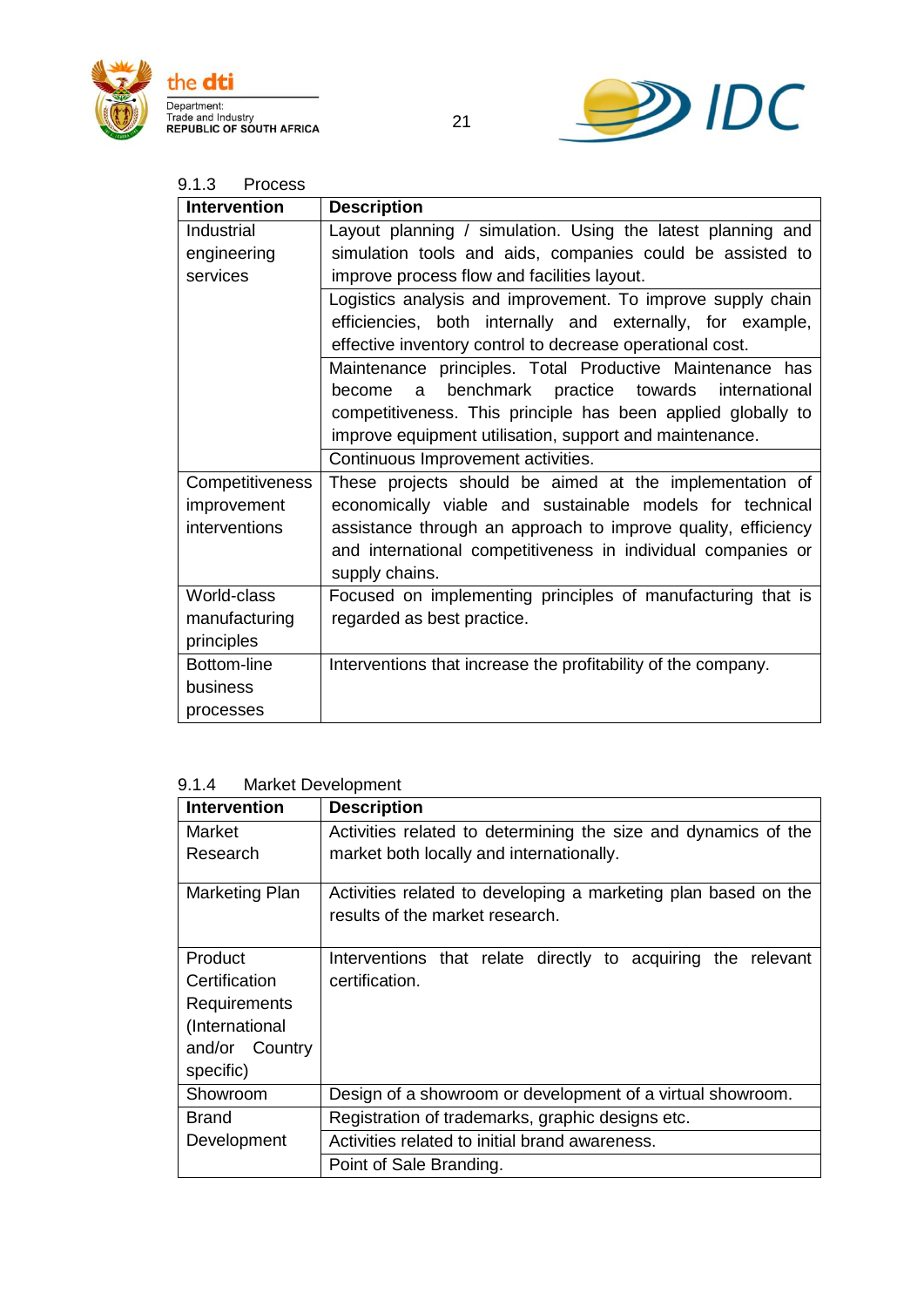



| Trade           | Shows,  | Travel, Accommodation, Design of Stands, Marketing Material |
|-----------------|---------|-------------------------------------------------------------|
| Inward-         | and     | and transportation thereof.                                 |
| Outward-Bound   |         |                                                             |
| Missions (Group |         |                                                             |
|                 | Cluster |                                                             |
| activities      | only    |                                                             |
| where           | not     |                                                             |
| covered         | by      |                                                             |
| other           |         |                                                             |
| Government      |         |                                                             |
| programmes      |         |                                                             |
| e.g. EMIA)      |         |                                                             |

22

# <span id="page-21-0"></span>**10. EXCLUSIONS AND LIMITATIONS**

10.1 Eligible projects will be financially supported only if the upgrading investment costs could be linked directly to productivity and competitiveness improvement activities in a company. All expenditures incurred wholly and exclusively on a qualifying activity will be considered for support, as long as these expenditures are adequately motivated by a business plan.

# 10.2 **Non-qualifying cost**

The following are examples of costs that do **NOT** qualify under the Upgrade Grant:

- 10.2.1 Normal operating costs.
- 10.2.2 Staff costs.
- 10.2.3 Upgrading of vehicles.
- 10.2.4 Land and buildings.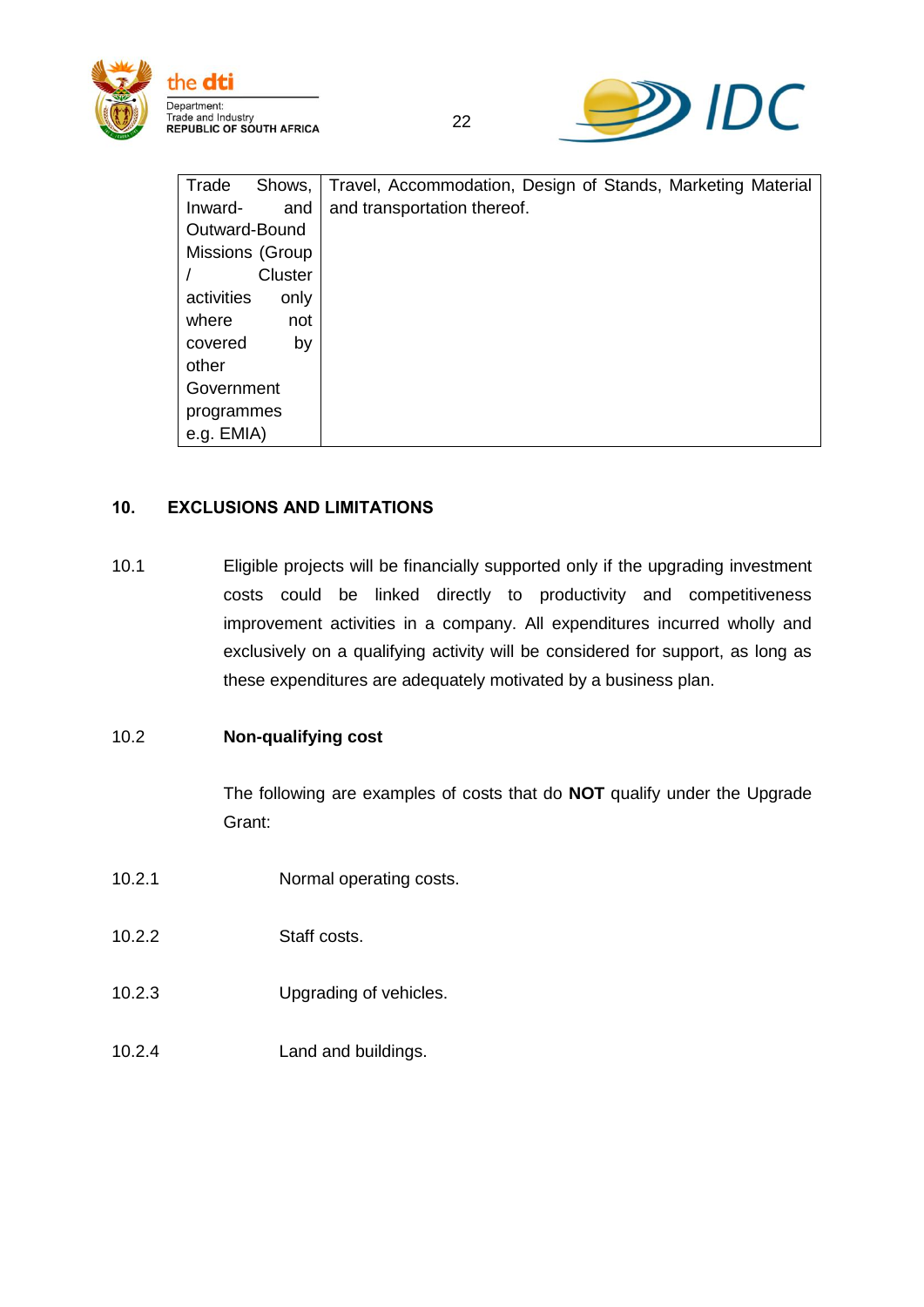



#### 10.3 **General exclusions and limitations**

10.3.1 Entities that are already receiving incentives approved on recommendation by the **Clothing and Textiles Competitiveness Programme** or **the Enterprise Investment Programme (EIP)** are required to declare such support as part of the application for the **PIP**. A specific intervention / expenditure can benefit from more than one incentive as long as the combined grants do not exceed the total cost of the intervention / specific expenditure.

23

- 10.3.2 The **CTCP desk** reserves the right to withhold, reject or terminate approval for projects or disbursements under the incentive programme if a project is seen to be circumventing the rules of the programme. The entity may not change the facts in its application, such as the business set-up or how it operates, in order to have the entity"s project meet the prerequisites for qualification, when it does not meet the appropriate criteria. If the **CTCP desk** finds that the entity tried to circumvent or circumvented these guidelines, the entity will automatically be disqualified, and if an agreement has already been signed, the **CTCP desk** will terminate that agreement and institute action to reclaim any moneys that have already been paid to the entity. The monitoring of projects is the responsibility of the CTCP desk of the IDC.
- 10.3.3 Non-governmental organisations (NGOs), Trusts, Co-operatives, Partnerships, and Foreign Governments are explicitly excluded from participating in this programme directly or indirectly.
- 10.3.4 **Grant approval and disbursements will cease if the entity ceases manufacturing or is liquidated.**

#### <span id="page-22-0"></span>**11. ADDITIONAL CONDITIONS**

11.1 Amongst others, the following are considered a circumvention of PIP guidelines and will lead to the rejection of an application or claim: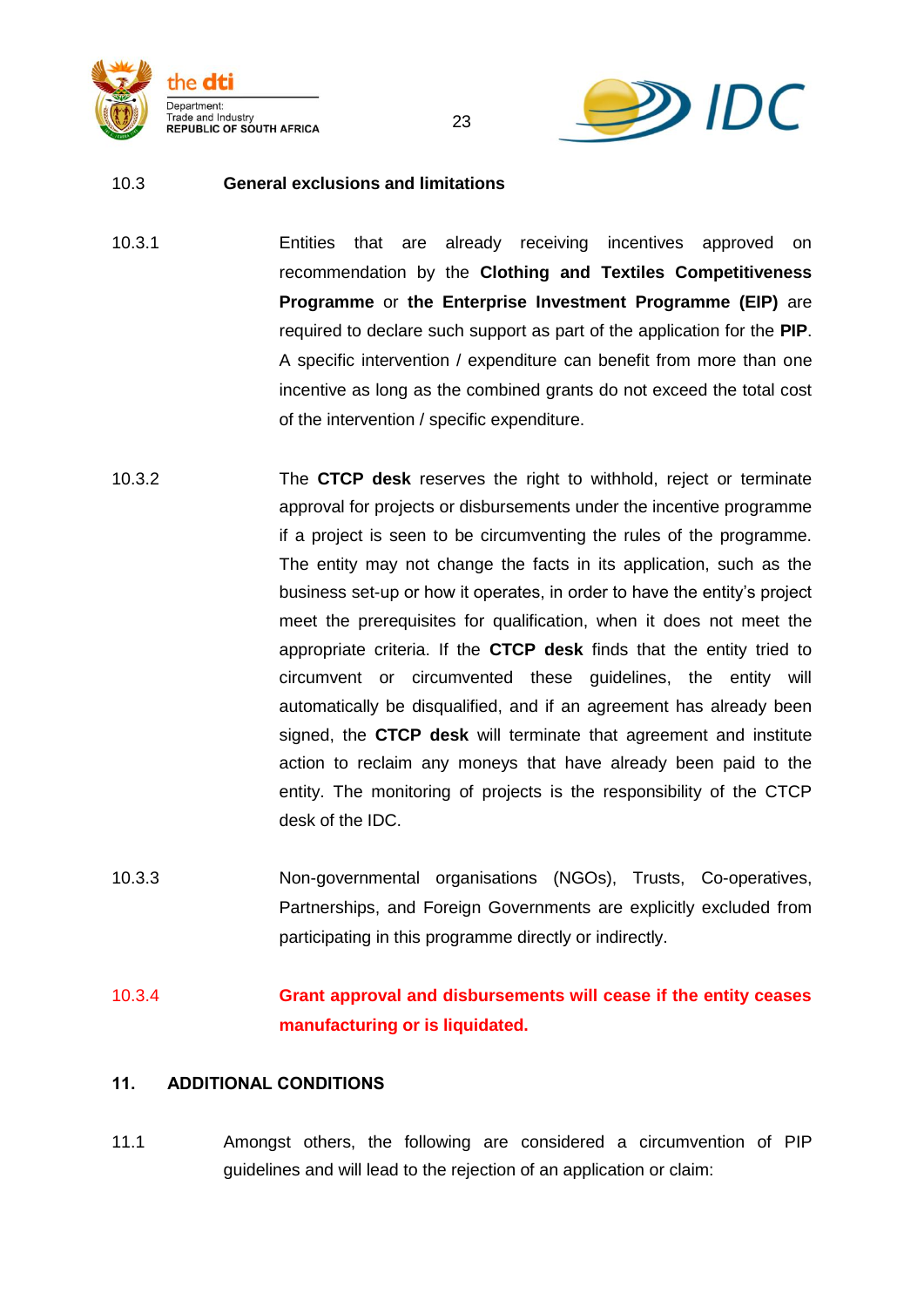



- a. Changing the business set-up, composition, structure or operations, processes or products to enable the project to qualify.
- b. Restructuring the business internally, forming a new entity or project, or phasing in or segmentation of investment to avoid exceeding maximum or differentiating levels.
- c. More than one (1) business in reasonable proximity or in a defined municipal area, owned by connected person(s), manufacturing generically the same or similar products, or delivering generically the same or similar services without, in the sole opinion of the **CTCP desk**, any real commercial reason for the separation.
- d. Splitting up of an integrated production process, including where the one (1) process manufactures the raw material for another process, thereby excluding a non-qualifying process, or allowing two (2) projects to qualify for the incentives.
- e. Manipulation of inter-company assets, products, services and processes.
- f. Any other action that, in the sole discretion of the **CTCP desk**, can be regarded as circumvention to allow the entity, which otherwise would not have qualified, to qualify.

# <span id="page-23-0"></span>**12. CRIMINAL, MISLEADING, DISHONEST AND/OR IRREGULAR ACTIVITIES**

12.1 **The CTCP desk** may, upon suspicion of any such activities, suspend payments that may be due or may become due to an applicant. **The CTCP desk** shall not be liable for any damages or interest, pending the finalisation of any forensic investigation and any criminal proceedings brought as a result of the investigation.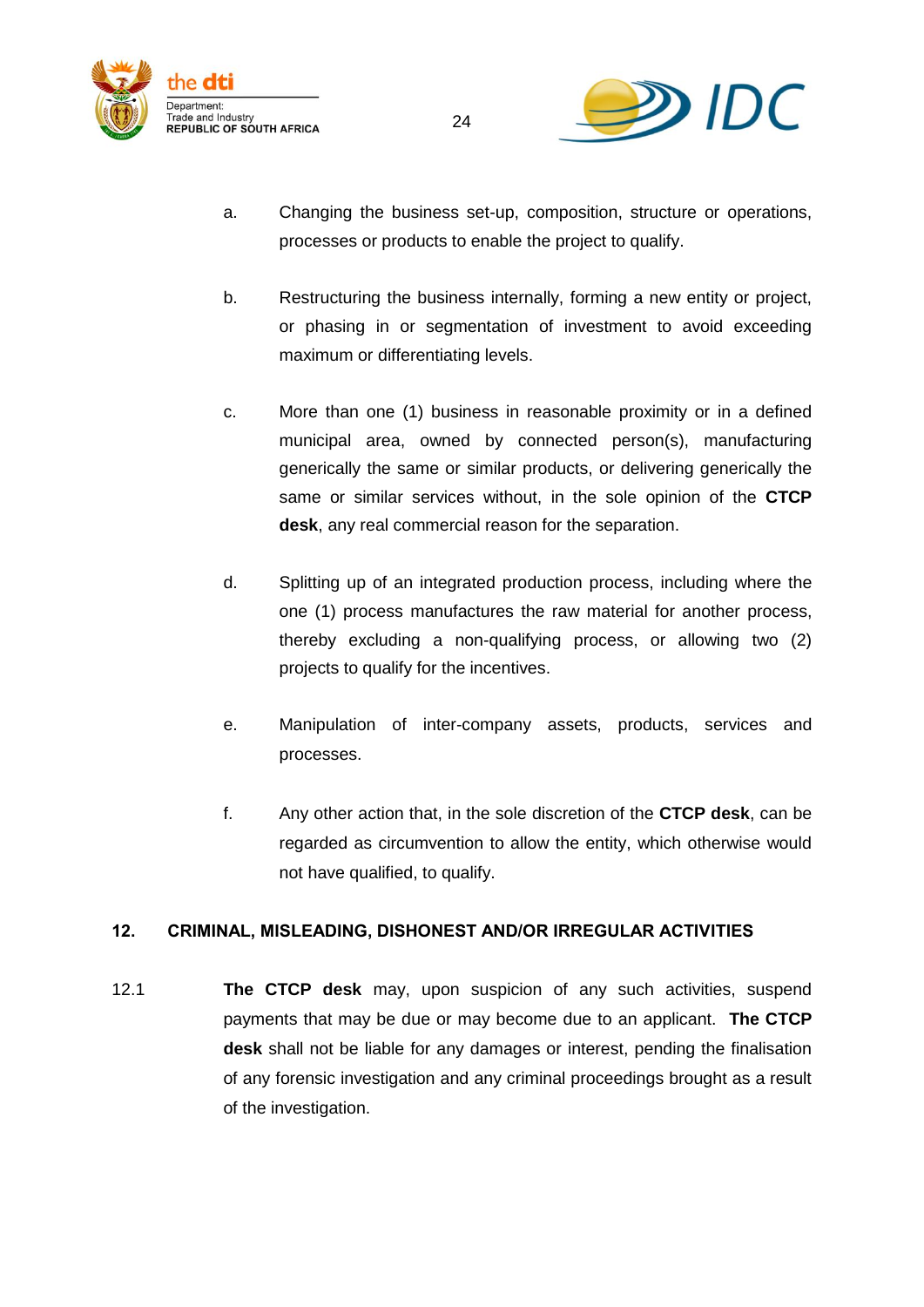



12.2 Findings of a forensic investigation indicating such activities will be sufficient to allow the **CTCP desk** to cease all payments and reclaim any payments already made, with *mora* interest.

- 12.3 The **CTCP desk** subscribes to the principles set out in the Prevention and Combating of Corrupt Activities Act, 12 of 2004 (PRECCA). Applicants are requested to contact **the dti** fraud hotline on 0800 701 701 should they wish to report any suspicious behaviour.
- 12.4 A duty rests with the applicant and/or any other person that may benefit from the PIP to disclose all information that may influence the adjudication of the application and/or claim. Failure thereof will lead to termination/cancellation/suspension of the application/claim.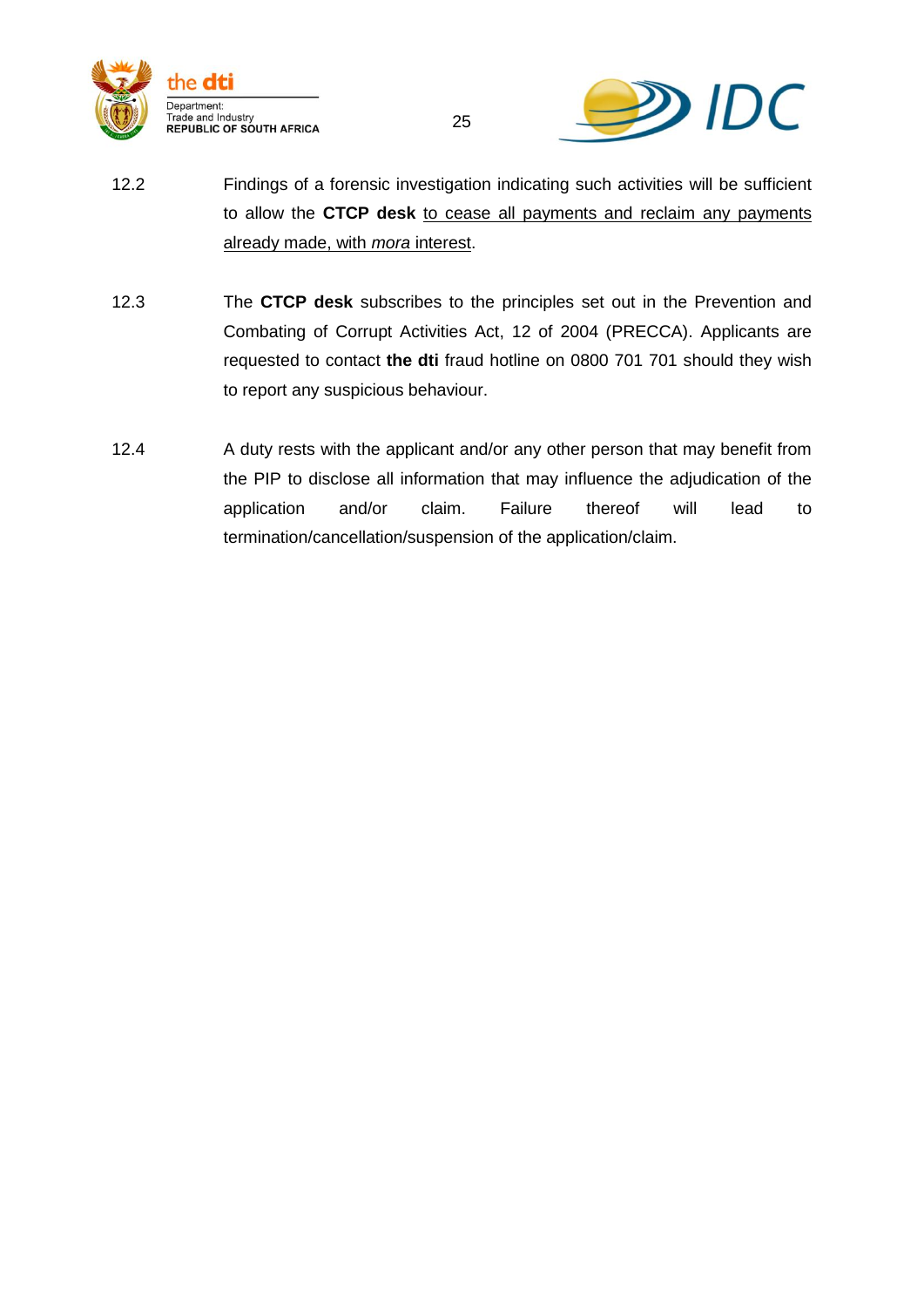



# <span id="page-25-0"></span>**13. CONTACT DETAILS OF THE CTCP DESK**

**Mr. Joy Balepile Ms Eukeria Chiwara Programme Manager Account Manager** 

**Tel: +2711 269 3762 Tel: +2711 269 3424 +2711 269 3000 +2711 269 3000 Fax: +2711 269 3126 Fax: +2711 269 3126 Email: [joyb@idc.co.za](mailto:joyb@idc.co.za) Email: [eukeriac@idc.co.za](mailto:eukeriac@idc.co.za)**

**Mr. Khothatso Khoapa Ms Phemelo Lekoma Account Manager Account Manager Tel: +2711 269 3401 Tel: +2711 269 3202 Email: Khothatso[k@idc.co.za](mailto:@idc.co.za) Email: [phemelol@idc.co.za](mailto:phemelol@idc.co.za)**

**Mr. Nduma Maluleka Mr. Makweng Nkoana +2711 269 3000 +2711 269 3000 Email: [Ndumam@idc.co.za](mailto:Ndumam@idc.co.za) Email: [makwengn@idc.co.za](mailto:makwengn@idc.co.za)**

**+2711 269 3000 +2711 269 3000 Email: [happyn@idc.co.za](mailto:happyn@idc.co.za) Email: [zandilen@idc.co.za](mailto:zandilen@idc.co.za)**

# **+2711 269 3000 +2711 269 3000 Fax: +2711 269 3126 Fax: +2711 269 3126**

26

**Account Manager Account Manager Tel: +2711 269 3884 Tel: +2711 269 3174 Fax: +2711 269 3126 Fax: +2711 269 3126**

**Mr. Happy Nyalungu Ms Zandile Nyangane Account Manager Fund Administrator Tel: +2711 269 3584 Tel: +2711 269 3150 Fax: +2711 269 3126 Fax: +2711 269 3126**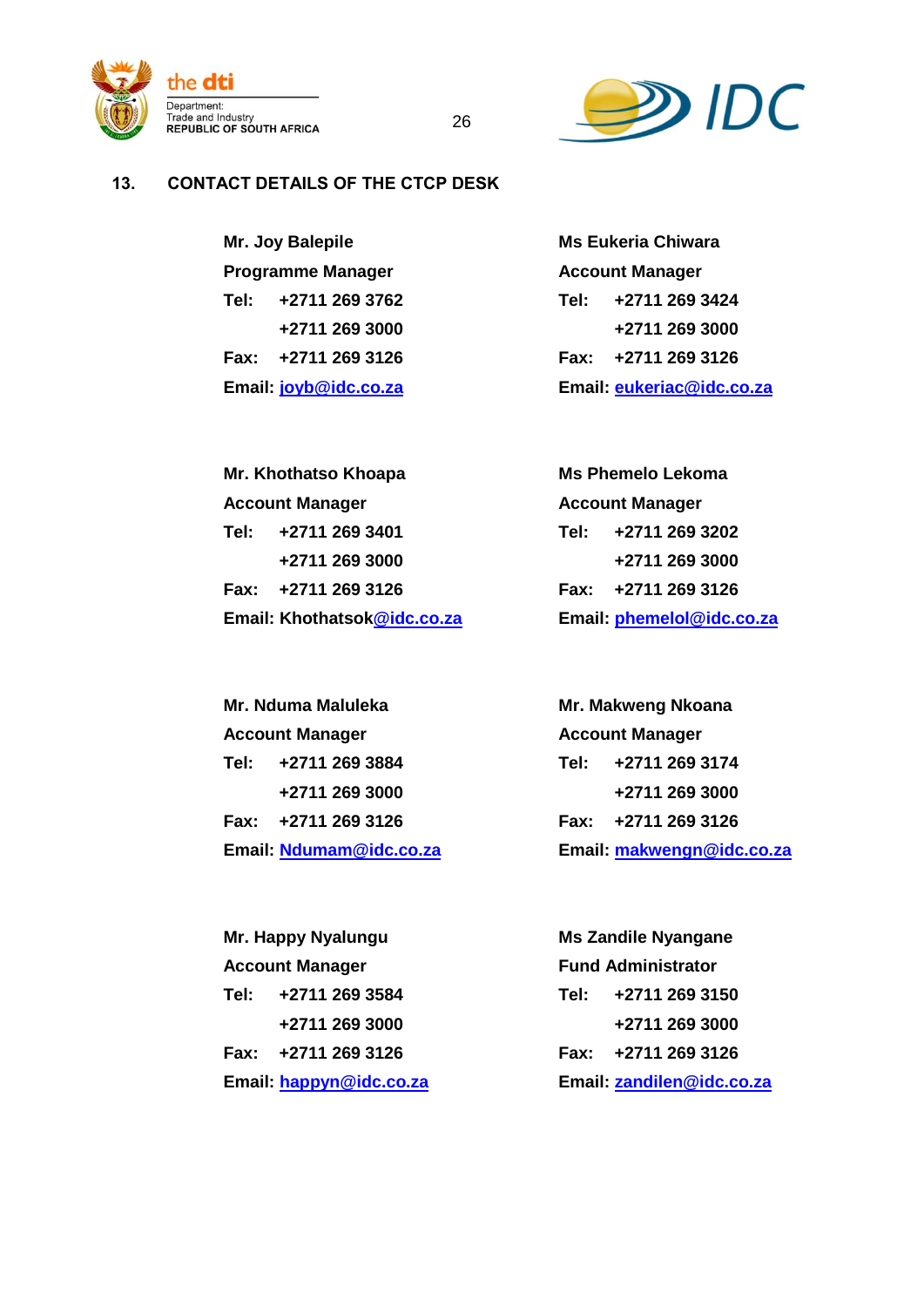



**Ms Gillian Venter Fund Administrator Tel: +2711 269 3593 +2711 269 3000 Fax: +2711 269 3126 Email: [gillianv@idc.co.za](mailto:gillianv@idc.co.za)**

**Physical Address: Industrial Development Corporation 19 Fredman Drive Sandown 2196**

**Postal Address: P O Box 784055 Sandton 2146**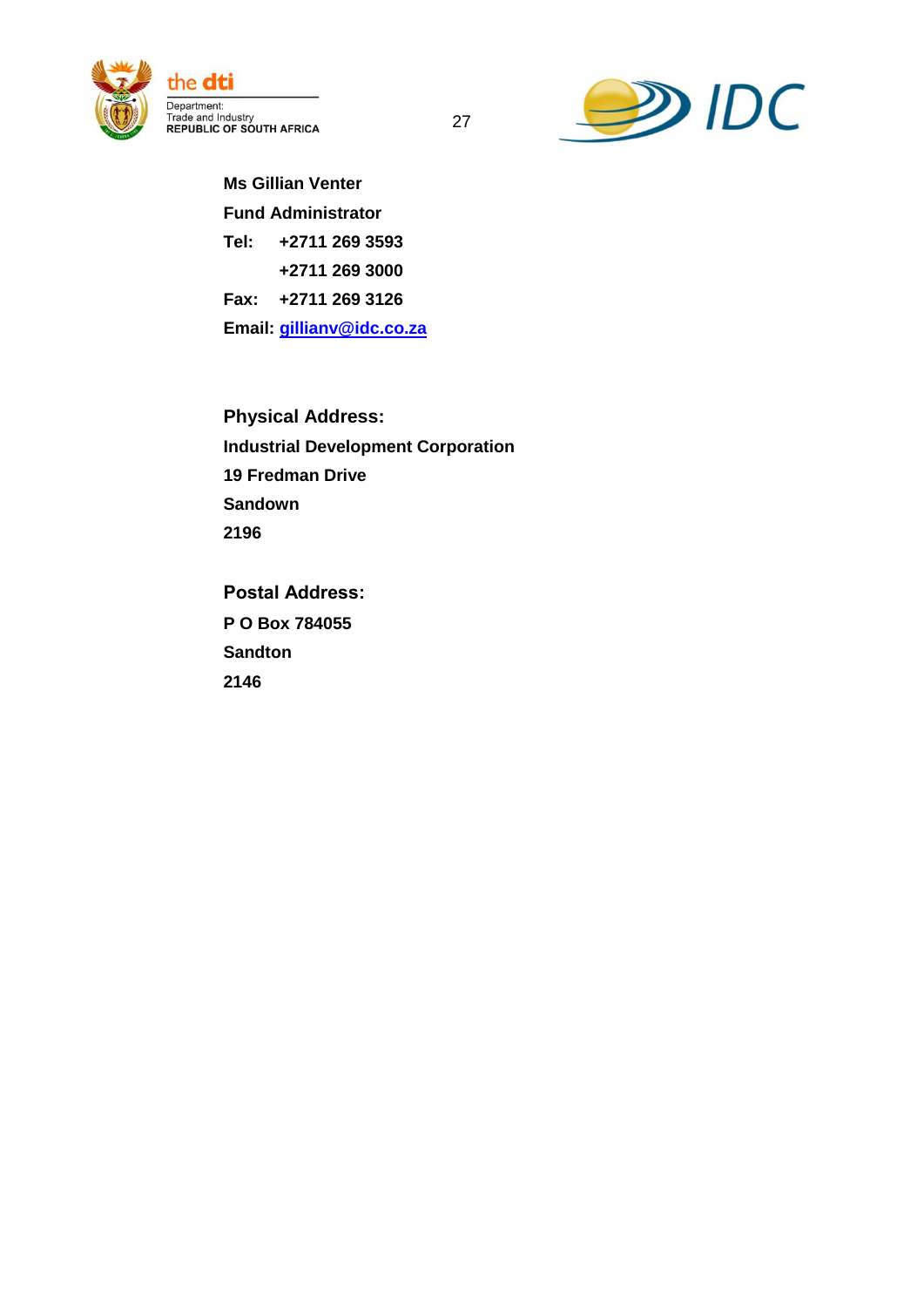



# <span id="page-27-0"></span>**14. REQUIRED DOCUMENTATION CHECKLIST**

|                 |                                                                                                                              | <b>YES</b> | <b>NO</b> |  |
|-----------------|------------------------------------------------------------------------------------------------------------------------------|------------|-----------|--|
| 1.              | Benefit Application Form (Appendix A)                                                                                        |            |           |  |
| 2.              | Valid Confirmation of Bargaining Council Compliance.                                                                         |            |           |  |
| 3.              | Proof of environmental Regulations Compliance.                                                                               |            |           |  |
| 4.              | Valid Tax Clearance Certificate.                                                                                             |            |           |  |
| 5.              | <b>FICA Documents</b><br>(Refer to Quick Guide).                                                                             |            |           |  |
| 6.              | Audited Financial Statements (not older than 15 months)                                                                      |            |           |  |
| 7.              | Audited Manufacturing Value Add Calculation on the Auditors<br>Letterhead.                                                   |            |           |  |
| 8.              | Latest management accounts (not older than 3 months).                                                                        |            |           |  |
| 9.              | Completed Redemption Application Form (Appendix B)                                                                           |            |           |  |
|                 | 10. Business Plan                                                                                                            |            |           |  |
|                 | 11. World Class Manufacturing (WCM) Measurables (Appendix C).                                                                |            |           |  |
|                 | 12. Completed Employment by Category Form (Appendix D)                                                                       |            |           |  |
|                 | 13. Employment equity plan as submitted to the Department of Labour.                                                         |            |           |  |
| <b>COMMENTS</b> |                                                                                                                              |            |           |  |
|                 |                                                                                                                              |            |           |  |
|                 |                                                                                                                              |            |           |  |
|                 | PLEASE NOTE THAT AS PER THE REVISED 2012/13 PRODUCTION INCENTIVE                                                             |            |           |  |
|                 | PROGRAMME GUIDELINES, WE ARE UNABLE TO PROCEED WITH YOUR<br>APPLICATION UNLESS ALL REQUIRED DOCUMENTATION IS PROVIDED TO THE |            |           |  |

28

**IDC.**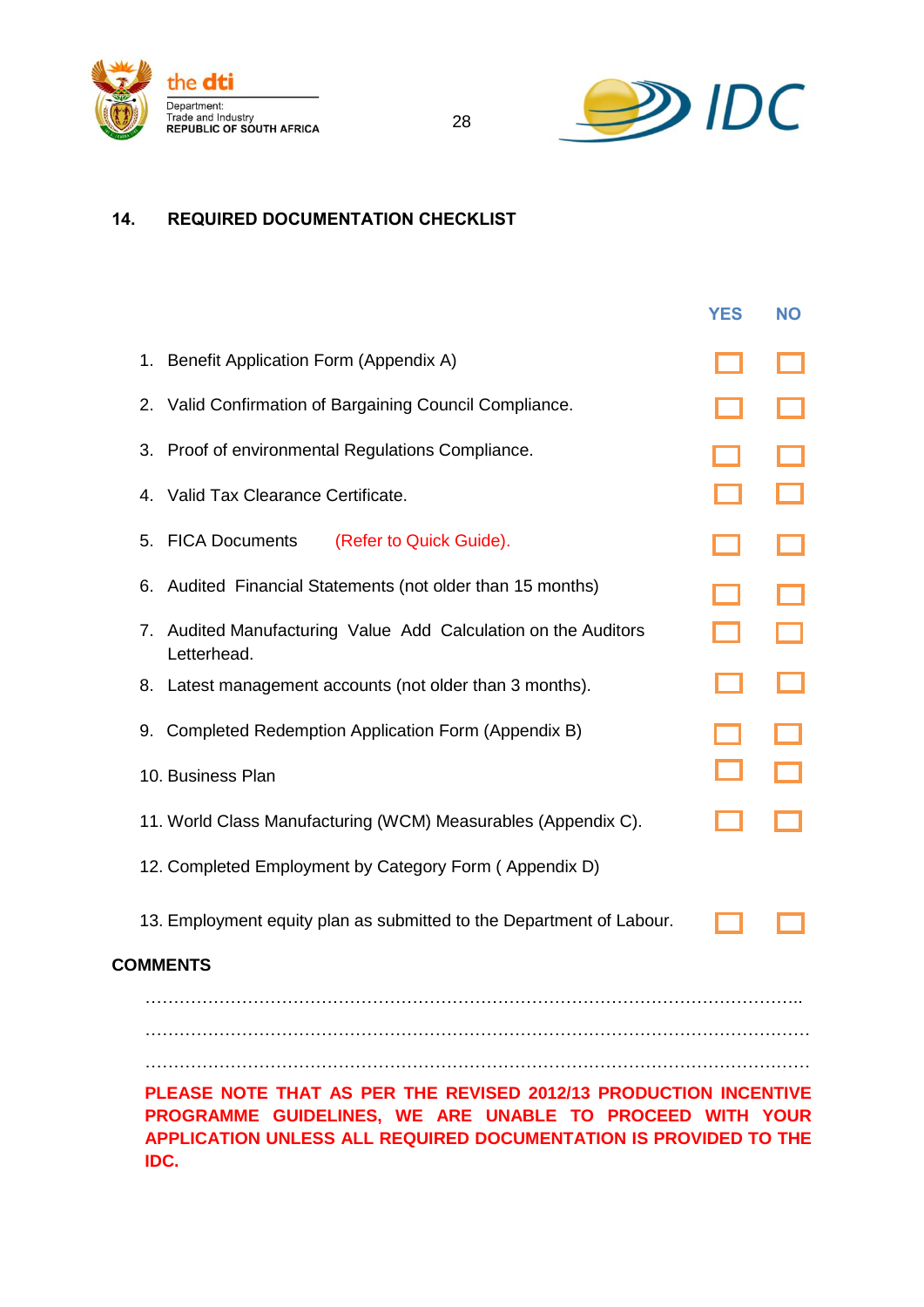



**APPENDIX A:**

# <span id="page-28-1"></span><span id="page-28-0"></span>**BENEFIT APPLICATION FORM FOR THE PRODUCTION INCENTIVE PROGRAMME**

# **1. COMPLETE THE FOLLOWING TABLE WITH THE REQUIRED DETAILS:**

| Name of organisation (in full)       |  |
|--------------------------------------|--|
| <b>Company Registration Number</b>   |  |
| Date of Application                  |  |
| <b>Company Banking Details:</b>      |  |
| <b>Account Name:</b>                 |  |
| Bank:                                |  |
| Branch:                              |  |
| Branch code:                         |  |
| Account number:                      |  |
| <b>Tax Reference Number</b>          |  |
| Tax Clearance Certificate No         |  |
| <b>Expiry Date of Tax Clearance</b>  |  |
| Certificate                          |  |
| VAT Reference Number                 |  |
| <b>Bargaining Council Compliance</b> |  |
| Certificate / Letter (Y / N)         |  |
| Validity Period of Bargaining        |  |
| Council Compliance Certificate /     |  |
| Letter                               |  |
| <b>Environmental Regulations</b>     |  |
| applicable to the organisation       |  |
| <b>Financial Year End Date</b>       |  |
| Date of Latest Audited Financial     |  |
| <b>Statements</b>                    |  |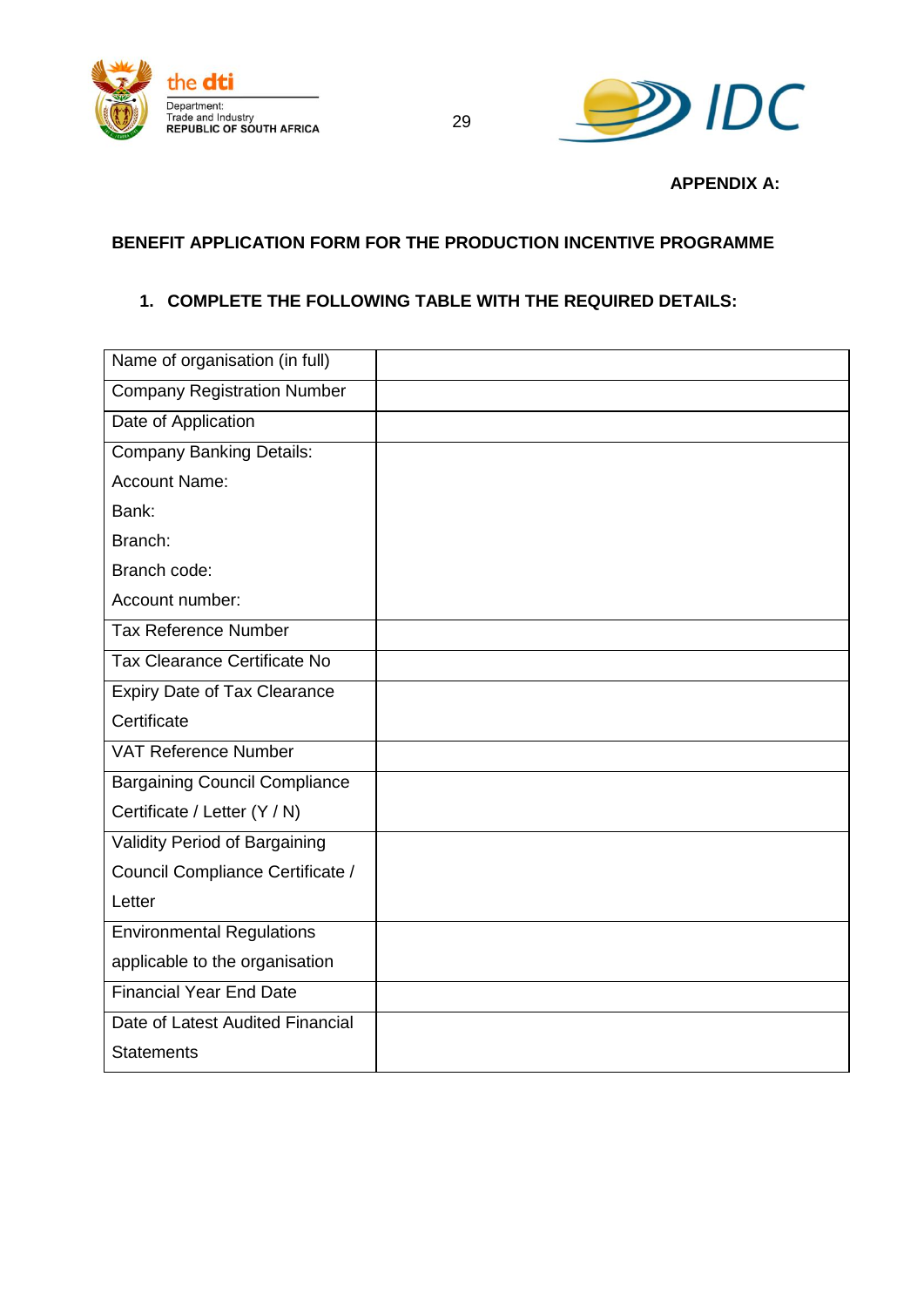



| From Your Latest Audited Financial Statements please provide the following: |  |  |  |
|-----------------------------------------------------------------------------|--|--|--|
| <b>Sales</b>                                                                |  |  |  |
| Less: Sales value of Goods                                                  |  |  |  |
| Manufactured outside of South                                               |  |  |  |
| Africa                                                                      |  |  |  |
| Less: Other Bought in Finished                                              |  |  |  |
| Goods                                                                       |  |  |  |
| Less: Material Input Costs                                                  |  |  |  |
| Less: Value of Outsourced CMT                                               |  |  |  |
| Calculated MVA                                                              |  |  |  |
| Calculated Benefit Ceiling (7.5%                                            |  |  |  |
| of Calculated MVA)                                                          |  |  |  |
|                                                                             |  |  |  |
| Provide your projected Figures below:                                       |  |  |  |
| <b>Sales</b>                                                                |  |  |  |
| Less: Sales value of Goods                                                  |  |  |  |
| Manufactured outside of South                                               |  |  |  |
| Africa                                                                      |  |  |  |
| Less: Other Bought in Finished                                              |  |  |  |
| Goods                                                                       |  |  |  |
| Less: Material Input Costs                                                  |  |  |  |
| Less: Value of Outsourced CMT                                               |  |  |  |
| Projected MVA                                                               |  |  |  |
| Projected Benefit Ceiling (7.5% of                                          |  |  |  |
| Projected MVA)                                                              |  |  |  |
| Capital Expenditure                                                         |  |  |  |
| Physical address of applicant                                               |  |  |  |
| Postal address of applicant                                                 |  |  |  |
| Organisations representative                                                |  |  |  |
| Telephone number                                                            |  |  |  |
| Cell phone number                                                           |  |  |  |
| Fax number                                                                  |  |  |  |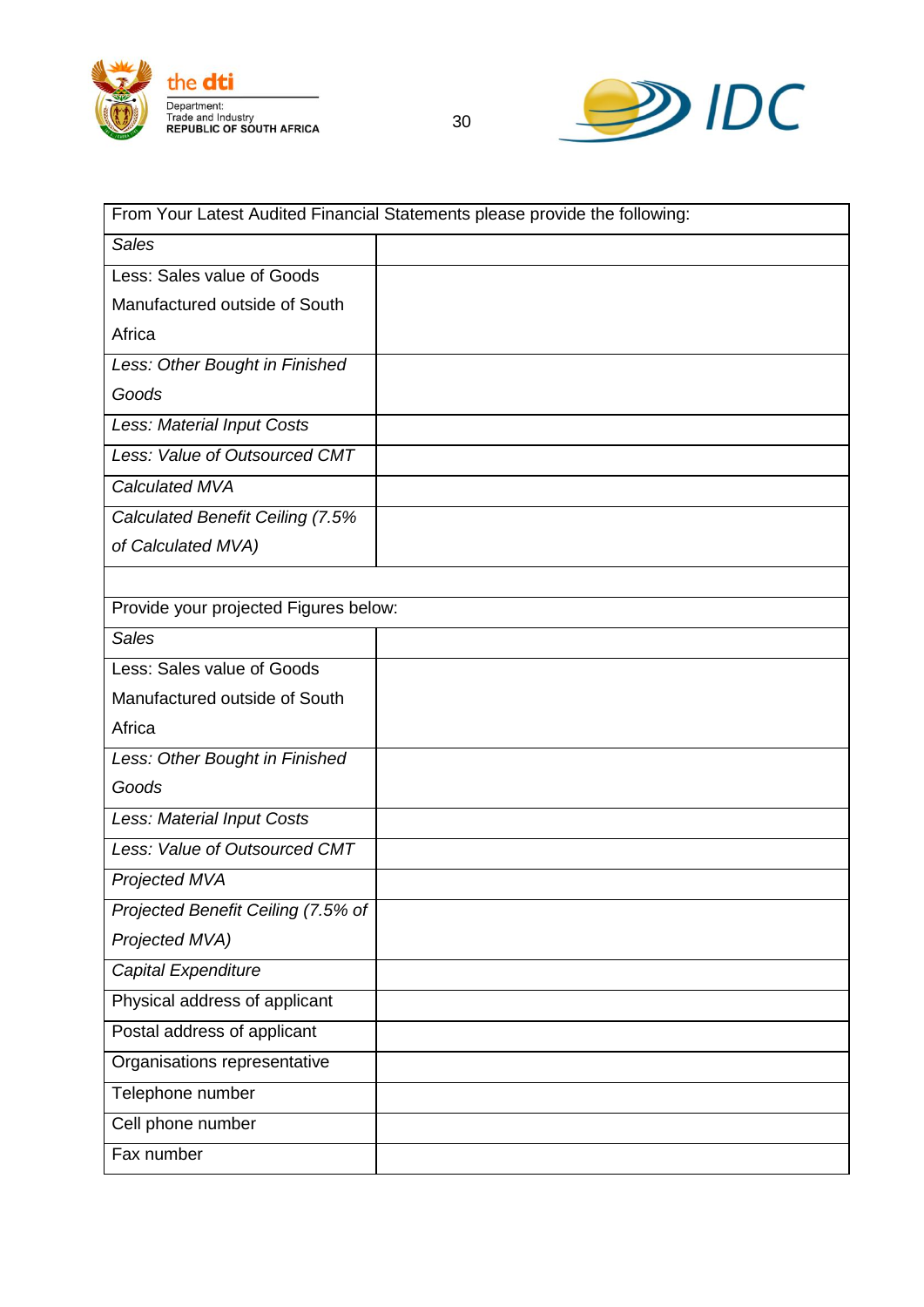



| E-mail address                   |                            |
|----------------------------------|----------------------------|
| Description of organisation and  |                            |
| industry sector                  |                            |
| Description of products/services |                            |
| made/provided                    |                            |
| SIC number                       |                            |
| Employment by category:          |                            |
| (management, technical, skilled/ | <b>Refer to Appendix D</b> |
| semi-skilled, unskilled) Provide |                            |
| number, gender and race per      |                            |
| category.                        |                            |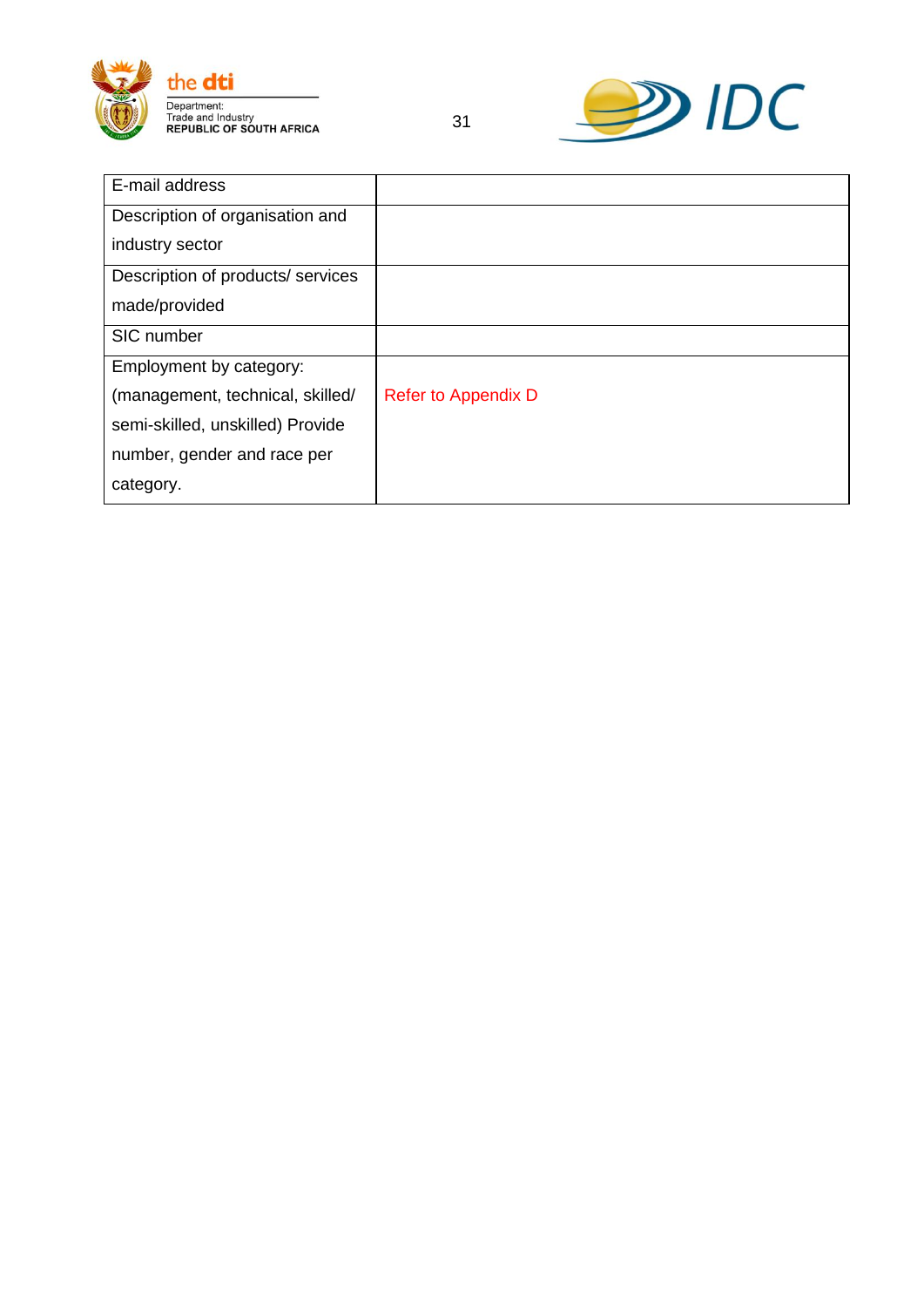



<span id="page-31-0"></span>**APPENDIX B:**

# <span id="page-31-1"></span>**REDEMPTION APPLICATION FORM FOR THE PRODUCTION INCENTIVE PROGRAMME**

Name of Applicant: Company Registration Number: Banking Details of Applicant: Contact Person: Contact Details:

Applicants wishing to access funding from the PIP have to submit a business plan and a completed redemption application form (See below). A business plan is required from the company outlining its intended expenditure on upgrading interventions for a given year and also to demonstrate how the grant assistance fits in with the company"s development plan to ensure the improvement of productivity and competitiveness of the company.

The following is only a proposed layout:

- **Company profile** background, present situation, ownership, product/service, financial situation, profitability and present markets.
- **Findings** from market and competitiveness analysis.
- **Business objectives**: what, how, by when and state the impact (be very specific and quantify where possible) and how it will be measured.
- **Competitiveness enhancement:** How will the grant make the company more competitive? What are the key competitive issues in the market and how will you address these?
- **Intervention plan**: List of activities in support of competitiveness enhancement objectives and justification in terms of its impact. State the cost of each activity and how its impact will be measured. (See Appendix C).
- **Conclusion**: State the plan's overall impact and highlight its competitiveness enhancement.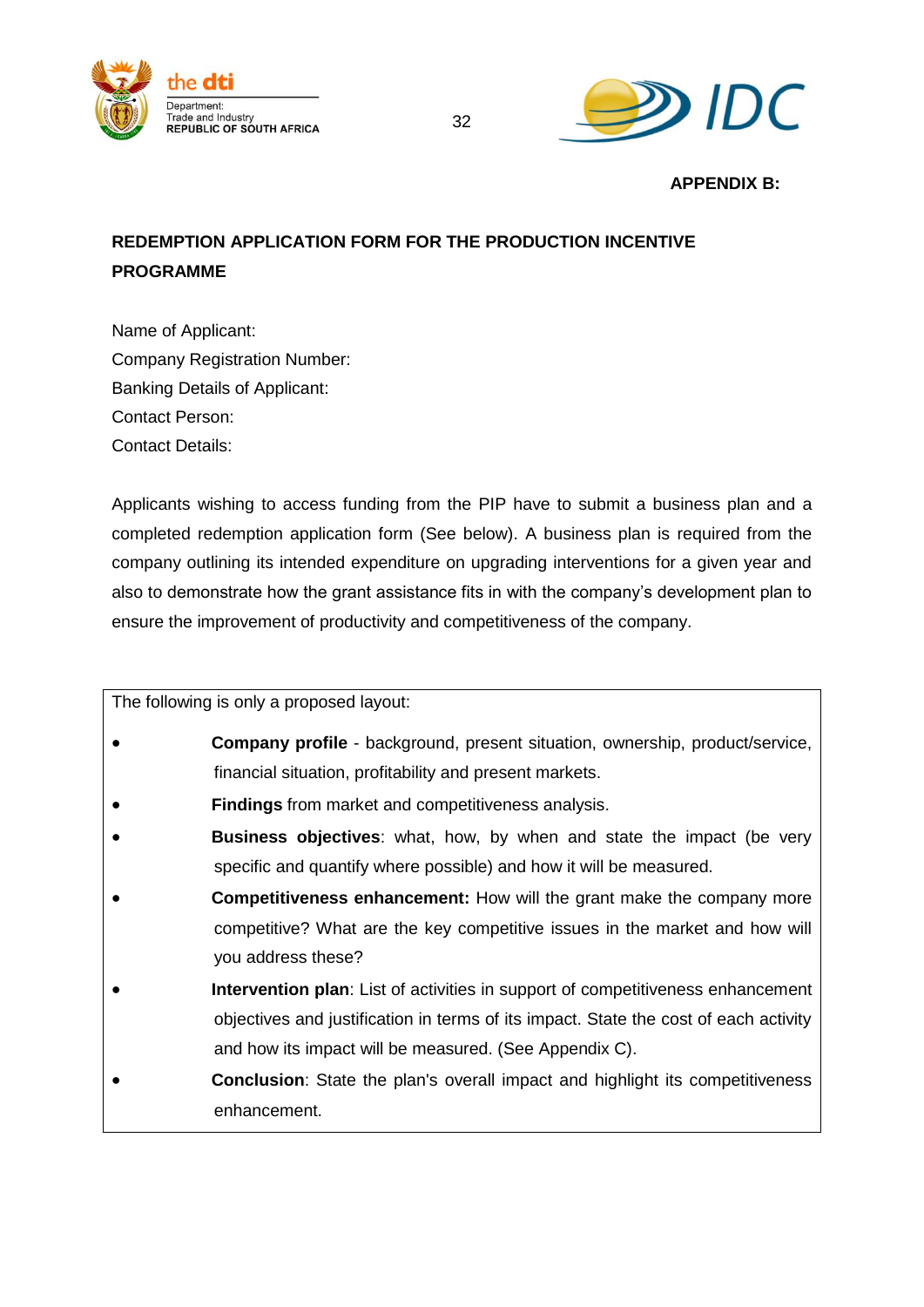



What would you like to do with your benefit? (Please tick appropriate box):

# **UPGRADE GRANT:**

- $\Box$  Pay historical qualifying expenses complete Table 1
- $\Box$ Pay planned qualifying expenses – complete Table 2
- $\Box$ Settle loans/other facilities from any financial institution (incl IDC) – complete Table 3

33

Fund own contribution to CIP – complete Table 4  $\Box$ 

# **Please note that if you have selected any of the above you have to supply a business plan outlining the claim in detail.**

# **INTEREST SUBSIDY FOR WORKING CAPITAL FACILITY:**

- $\Box$ Apply for Working Capital Facility with IDC – complete Table 5
- $\Box$ Existing Working Capital Facility with any reputable financial institution (incl IDC) – complete Table 6

#### **DECLARATION:**

I hereby declare that the information in this application is a fair and true reflection of the intended project and that the company has no pending litigation against it, the outcome of which may have a material impact on the company"s financial position. I am aware of the fact that the information which I have submitted above will have a material bearing on the adjudication of the application, and if it therefore subsequently appears that any information in the application (together with any addendums) was not correct, or that certain information was omitted, the **CTCP desk** will be entitled to withdraw or amend its approval, and without prejudice to its rights recover any amounts already paid or withhold further payments due.

Signature of authorised official:

Date:  $\Box$ 

SIGNED NAME IN PRINT CAPACITY

------------------------------ --------------------------------- ---------------------------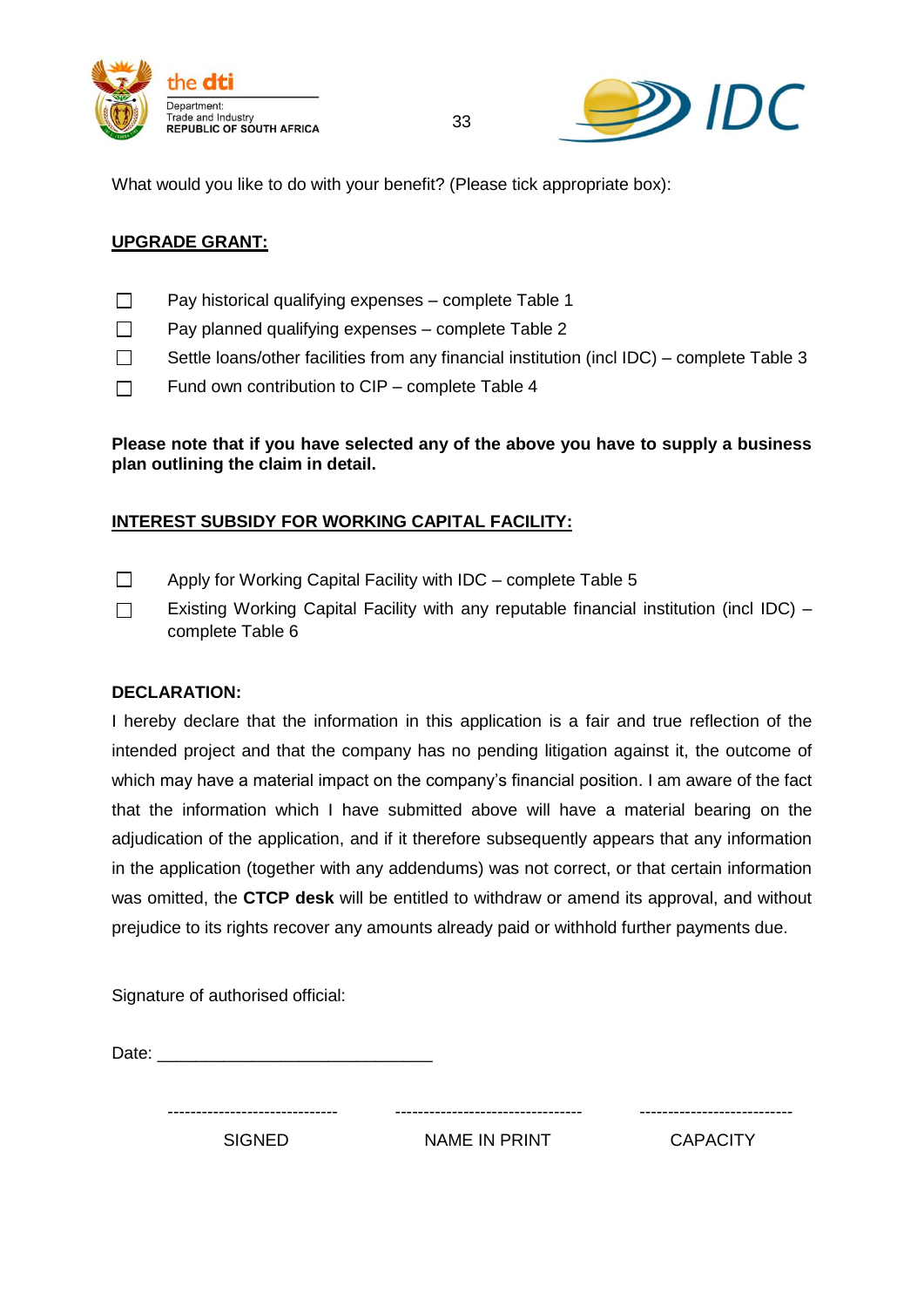



Entities that are already receiving incentives approved on recommendation by the **Clothing and Textiles Competitiveness Programme** or the **Enterprise Investment Programme** are required to declare such support as part of the application for the **Production Incentive Programme.** A specific intervention /expenditure can benefit from more than one incentive as long as the combined grants do not exceed the total cost of the intervention / specific expenditure.

#### **TABLE 1: REDEEMING HISTORICAL QUALIFYING EXPENDITURE**

| <b>ACTIVITY</b> | <b>BRIEF</b><br><b>DESCRIPTIO</b><br>N | <b>DATE</b><br><b>IMPLEMENT</b><br>ED. | <b>KEY WCM</b><br><b>VARIABLE</b><br><b>IMPACTED</b><br>(See<br><b>Appendix C</b><br>of the PIP<br><b>Guidelines)</b> | <b>OUTPUT</b><br><b>EXPECTED</b> | BY.<br>WHEN?<br>(TIME<br><b>FRAME)</b> | <b>MEASUREMENT OF</b><br><b>WCM VARIABLE PRE</b><br><b>-IMPLEMENTATION</b> | <b>CURRENT</b><br><b>MEASURE=</b><br><b>MENT</b> | <b>PROJECTED</b><br><b>MEASURE=</b><br><b>MENT</b> | <b>INVOICE</b> | <b>COST</b> | <b>DID</b><br>YOU<br><b>RECEIV</b><br><b>E ANY</b><br><b>GRANT</b><br><b>MONEY</b><br><b>FOR</b><br>THIS? |
|-----------------|----------------------------------------|----------------------------------------|-----------------------------------------------------------------------------------------------------------------------|----------------------------------|----------------------------------------|----------------------------------------------------------------------------|--------------------------------------------------|----------------------------------------------------|----------------|-------------|-----------------------------------------------------------------------------------------------------------|
|                 |                                        |                                        |                                                                                                                       |                                  |                                        |                                                                            |                                                  |                                                    |                |             |                                                                                                           |
|                 |                                        |                                        |                                                                                                                       |                                  |                                        |                                                                            |                                                  |                                                    |                |             |                                                                                                           |
|                 |                                        |                                        |                                                                                                                       |                                  |                                        |                                                                            |                                                  |                                                    |                |             |                                                                                                           |
|                 |                                        |                                        |                                                                                                                       |                                  |                                        |                                                                            |                                                  |                                                    |                |             |                                                                                                           |

**Please submit Invoices and Proof of Payment.**

#### **PLEASE PROVIDE DETAILS OF PREVIOUS INTERACTION WITH AND SUPPORT RECEIVED FROM THE DTI OR OTHER GOVERNMENT DEPARTMENTS.**

Also indicate whether any other government or other external funds have been solicited for the project, and for what purpose or activities these funds have been or will be applied.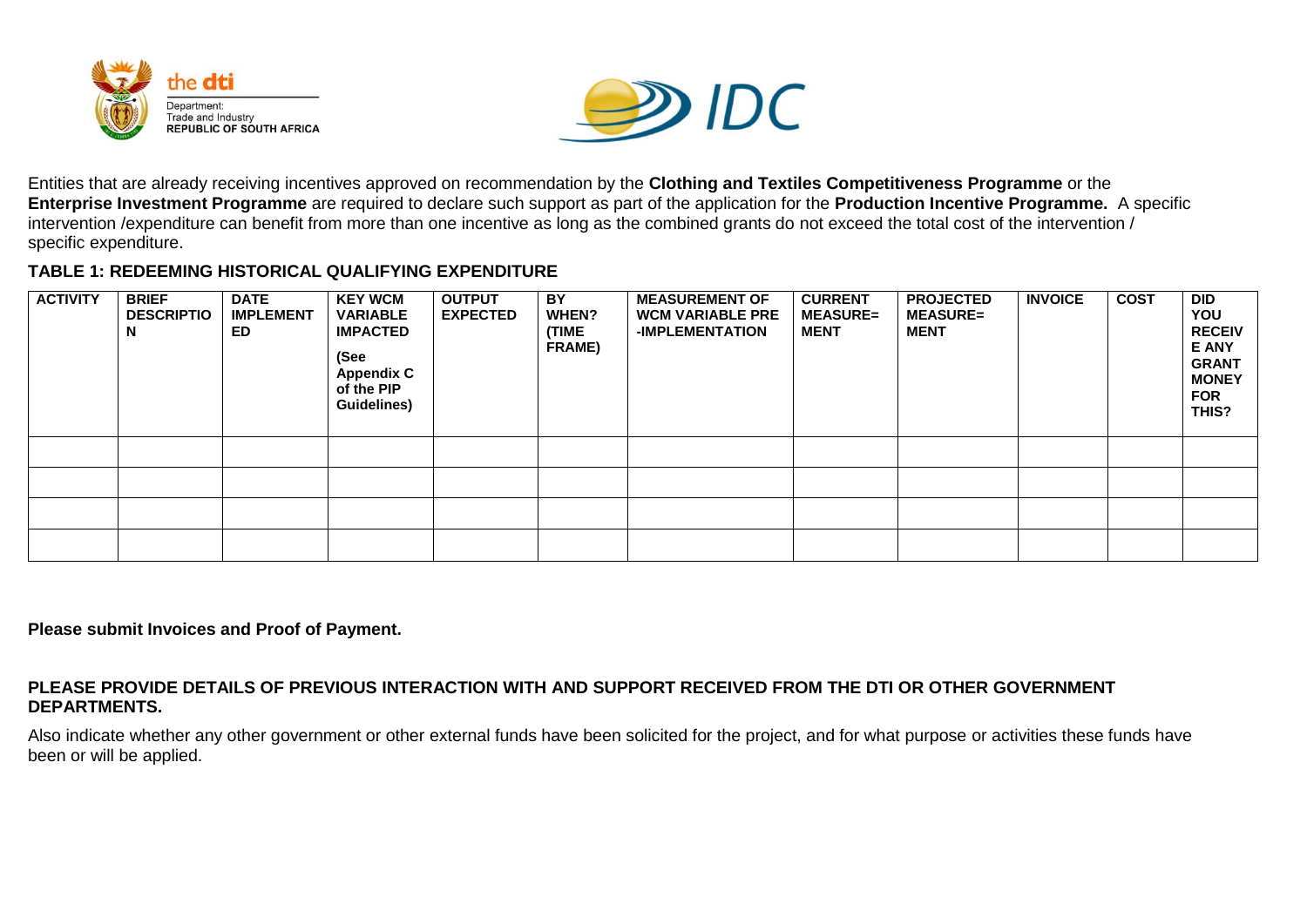



#### **PLEASE PROVIDE DETAILS OF APPROVED INCENTIVES BY THE CLOTHING AND TEXTILES COMPETITIVENESS PROGRAMME OR THE ENTERPRISE INVESTMENT PROGRAMME.**

Entities that are already receiving incentives approved on recommendation by the **Clothing and Textiles Competitiveness Programme** or the **Enterprise Investment Programme** are required to declare such support as part of the application for the **Production Incentive Programme.** A specific intervention /expenditure can benefit from more than one incentive as long as the combined grants do not exceed the total cost of the intervention / specific expenditure.

# **TABLE 2: PLANNED QUALIFYING EXPENDITURE**

| <b>ACTIVITY</b> | <b>BRIEF</b><br><b>DESCRIPTIO</b><br>N | <b>DATE TO BE</b><br><b>IMPLEMENT</b><br>ED. | <b>KEY WCM</b><br><b>VARIABLE</b><br><b>THAT WILL</b><br>BE.<br><b>IMPACTED</b> | <b>OUTPUT</b><br><b>EXPECTED</b> | BY<br>WHEN?<br>(TIME<br><b>FRAME)</b> | <b>MEASUREMENT OF</b><br><b>WCM VARIABLE PRE</b><br>-IMPLEMENTATION | <b>CURRENT</b><br><b>MEASURE=</b><br><b>MENT</b> | <b>PROJECTED</b><br><b>MEASURE=</b><br><b>MENT</b> | <b>ESTIMATE</b><br><b>D COST</b> | <b>EXPECT</b><br>ED.<br><b>DATE</b><br><b>OF</b><br><b>COMPL</b><br><b>ETION</b> | Have<br>you<br>applied<br>/receive<br>d any<br>funds<br>from<br>another<br>Grant? |
|-----------------|----------------------------------------|----------------------------------------------|---------------------------------------------------------------------------------|----------------------------------|---------------------------------------|---------------------------------------------------------------------|--------------------------------------------------|----------------------------------------------------|----------------------------------|----------------------------------------------------------------------------------|-----------------------------------------------------------------------------------|
|                 |                                        |                                              |                                                                                 |                                  |                                       |                                                                     |                                                  |                                                    |                                  |                                                                                  |                                                                                   |
|                 |                                        |                                              |                                                                                 |                                  |                                       |                                                                     |                                                  |                                                    |                                  |                                                                                  |                                                                                   |
|                 |                                        |                                              |                                                                                 |                                  |                                       |                                                                     |                                                  |                                                    |                                  |                                                                                  |                                                                                   |
|                 |                                        |                                              |                                                                                 |                                  |                                       |                                                                     |                                                  |                                                    |                                  |                                                                                  |                                                                                   |

**Please cross reference with your Business Plan (more specifically the Intervention Plan).**

# **PLEASE PROVIDE DETAILS OF PREVIOUS INTERACTION WITH AND SUPPORT RECEIVED FROM THE DTI OR OTHER GOVERNMENT DEPARTMENTS.**

Also indicate whether any other government or other external funds have been solicited for the project, and for what purpose or activities these funds have been or will be applied.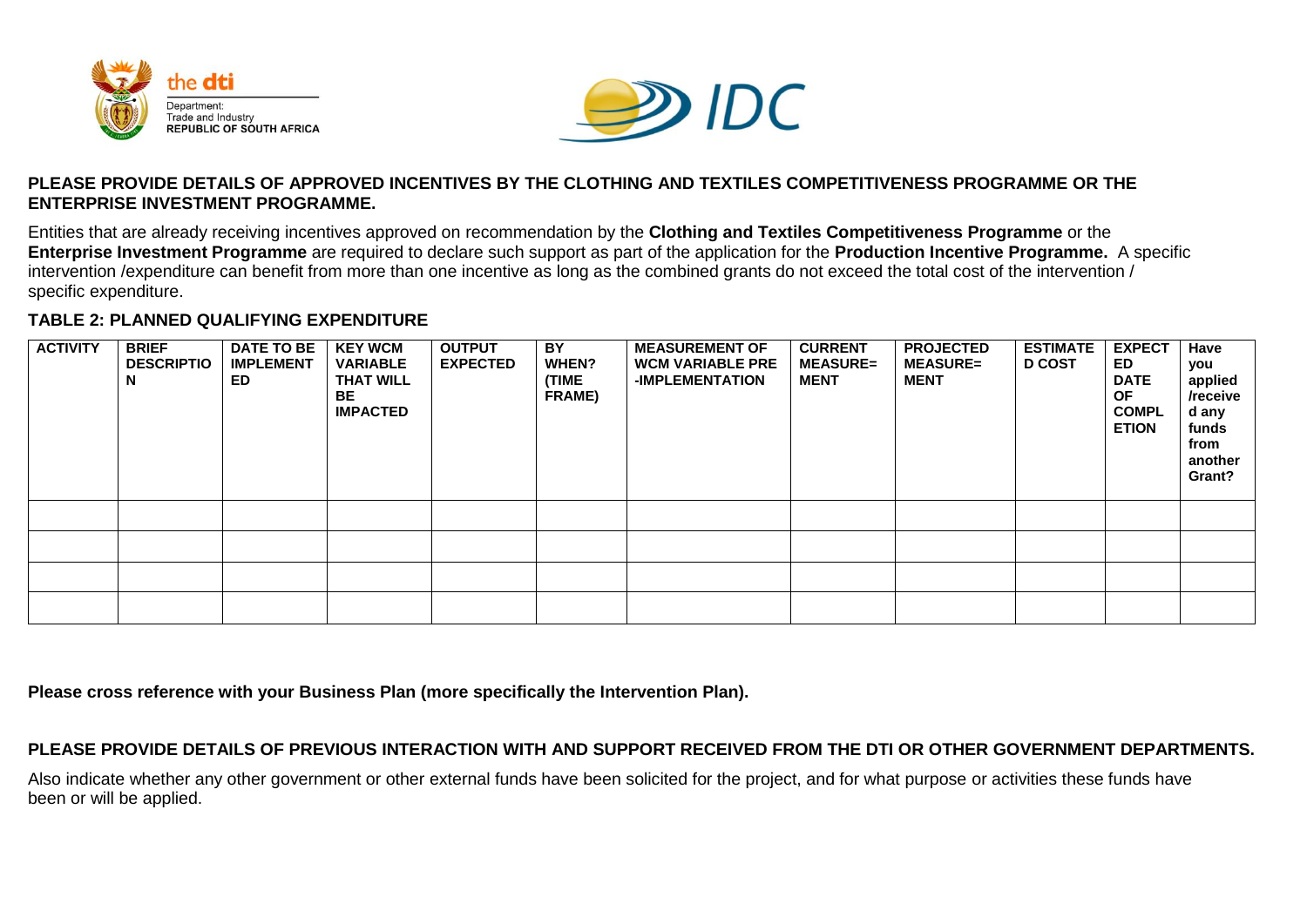



#### **PLEASE PROVIDE DETAILS OF APPROVED INCENTIVES BY THE CLOTHING AND TEXTILES COMPETITIVENESS PROGRAMME OR THE ENTERPRISE INVESTMENT PROGRAMME.**

Entities that are already receiving incentives approved on recommendation by the **Clothing and Textiles Competitiveness Programme** or the **Enterprise Investment Programme** are required to declare such support as part of the application for the **Production Incentive Programme.** A specific intervention expenditure can benefit from more than one incentive as long as the combined grants do not exceed the total cost of the intervention / specific expenditure.

# **TABLE 3: CURRENT LOANS/FACILITIES WITH ANY FINANCIAL INSTITUTION (INCL IDC)**

| <b>FACILITY</b> | <b>FINANCIAL</b><br><b>INSTITUTION</b> | <b>ORIGINAL</b><br><b>AMOUNT</b> | <b>OUTSTANDING</b><br><b>BALANCE AS OF</b><br><b>TODAY</b> | <b>AMOUNT TO</b><br>BE<br><b>SETTLED</b><br><b>WITH</b><br><b>UPGRADE</b><br><b>FACILITY?</b> | <b>HOW WAS</b><br><b>THE FUNDS</b><br>APPLIED? | <b>KEY WCM</b><br><b>VARIABLE</b><br><b>IMPACTED</b> | <b>EXPECTED</b><br><b>OUTPUT</b> | <b>MEASUREMENT OF</b><br><b>WCM VARIABLE PRE</b><br>-IMPLEMENTATION | <b>CURRENT</b><br><b>MEASURE=</b><br><b>MENT</b> | <b>PROJECTED</b><br><b>MEASUREME</b><br><b>NT</b> |
|-----------------|----------------------------------------|----------------------------------|------------------------------------------------------------|-----------------------------------------------------------------------------------------------|------------------------------------------------|------------------------------------------------------|----------------------------------|---------------------------------------------------------------------|--------------------------------------------------|---------------------------------------------------|
|                 |                                        |                                  |                                                            |                                                                                               |                                                |                                                      |                                  |                                                                     |                                                  |                                                   |
|                 |                                        |                                  |                                                            |                                                                                               |                                                |                                                      |                                  |                                                                     |                                                  |                                                   |
|                 |                                        |                                  |                                                            |                                                                                               |                                                |                                                      |                                  |                                                                     |                                                  |                                                   |
|                 |                                        |                                  |                                                            |                                                                                               |                                                |                                                      |                                  |                                                                     |                                                  |                                                   |

**Please provide Legal Agreements, Suspensive Sale Agreements OR Facility Letters**

**PLEASE PROVIDE DETAILS OF PREVIOUS INTERACTION WITH AND SUPPORT RECEIVED FROM THE DTI OR OTHER GOVERNMENT DEPARTMENTS.** 

Also indicate whether any other government or other external funds have been solicited for the project, and for what purpose or activities these funds have been or will be applied.

#### **PLEASE PROVIDE DETAILS OF APPROVED INCENTIVES BY THE CLOTHING AND TEXTILES COMPETITIVENESS PROGRAMME OR THE ENTERPRISE INVESTMENT PROGRAMME.**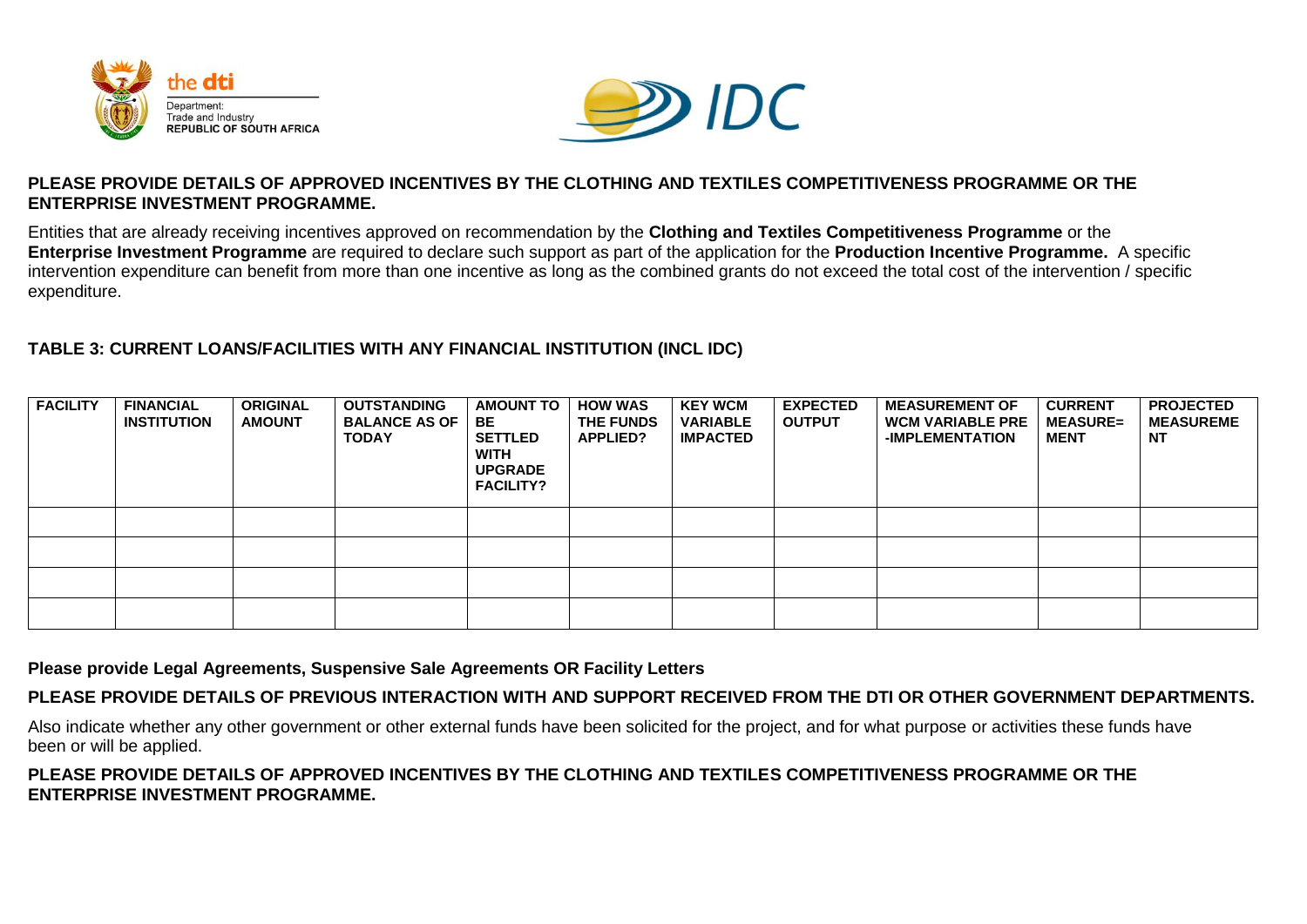



# **TABLE 4: FUND OWN CONTRIBUTION TO CIP**

| <b>CLUSTER OR INDIVIDUAL</b><br><b>COMPANY APPLICATION</b> | <b>PROJECT</b> | TOTAL AMOUNT OF PROJECT | <b>OWN CONTRIBUTION REQUIRED?</b> | AMOUNT TO BE SETTLED WITH<br><b>UPGRADE FACILITY?</b> |
|------------------------------------------------------------|----------------|-------------------------|-----------------------------------|-------------------------------------------------------|
|                                                            |                |                         |                                   |                                                       |
|                                                            |                |                         |                                   |                                                       |
|                                                            |                |                         |                                   |                                                       |
|                                                            |                |                         |                                   |                                                       |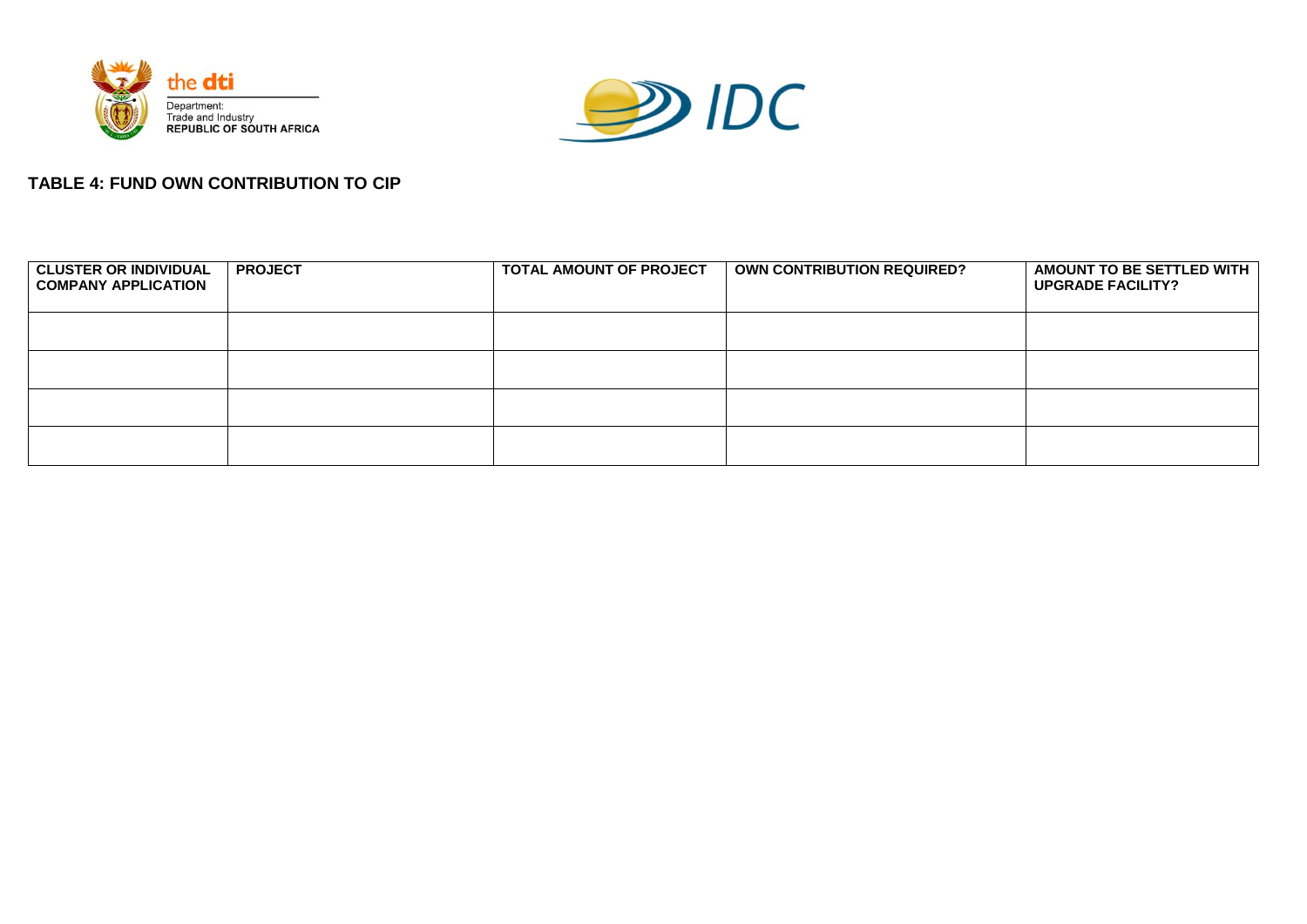



# **TABLE 5: APPLYING FOR WORKING CAPITAL FROM IDC**

| <b>FACILITY APPLIED FOR FROM THE IDC</b> | <b>AMOUNT APLLIED FOR FROM THE IDC</b> | <b>INDICATIVE INTEREST RATE FROM IDC</b><br><b>TERM SHEET (IF AVAILABLE)</b> | <b>AMOUNTS ALREADY CLAIMED</b><br>UNDER THE PIP |
|------------------------------------------|----------------------------------------|------------------------------------------------------------------------------|-------------------------------------------------|
|                                          |                                        |                                                                              |                                                 |
|                                          |                                        |                                                                              |                                                 |
|                                          |                                        |                                                                              |                                                 |
|                                          |                                        |                                                                              |                                                 |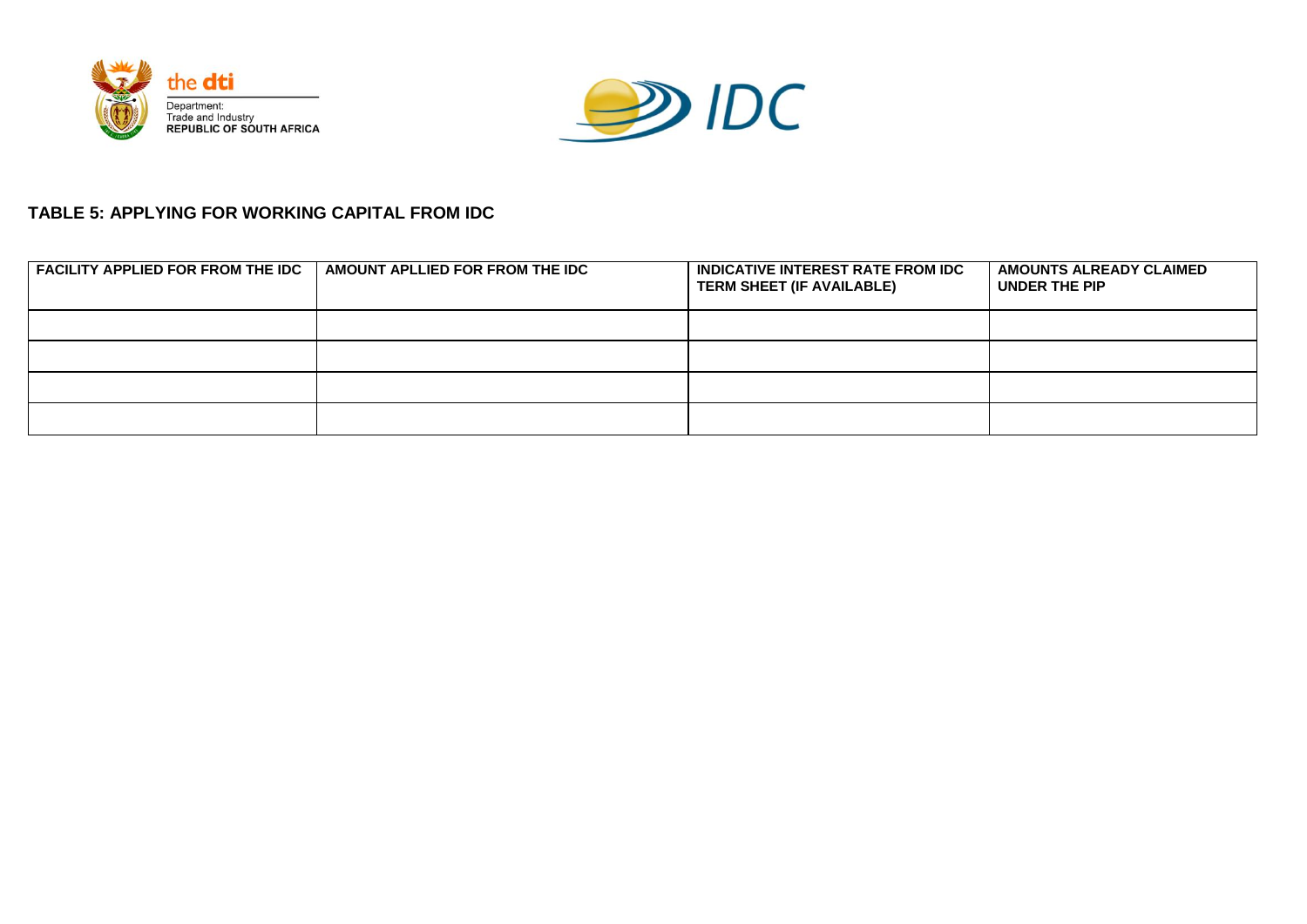



# **TABLE 6: EXISTING WORKING CAPITAL FACILITY WITH ANY REPUTABLE FINANCIAL INSTITUTION (INCL IDC)**

| <b>FACILITY APPROVED BY THE</b><br><b>FINANCIAL INSTITUTION</b> | AMOUNT APPROVED BY THE FINANCIAL<br><b>INSTITUTION</b> | <b>INTEREST RATE CHARGED BY THE</b><br><b>FINANCIAL INSTITUTION (PER LEGAL</b><br><b>AGREEMENT</b> ) | AMOUNTS ALREADY CLAIMED<br>UNDER THE PIP |
|-----------------------------------------------------------------|--------------------------------------------------------|------------------------------------------------------------------------------------------------------|------------------------------------------|
|                                                                 |                                                        |                                                                                                      |                                          |
|                                                                 |                                                        |                                                                                                      |                                          |
|                                                                 |                                                        |                                                                                                      |                                          |
|                                                                 |                                                        |                                                                                                      |                                          |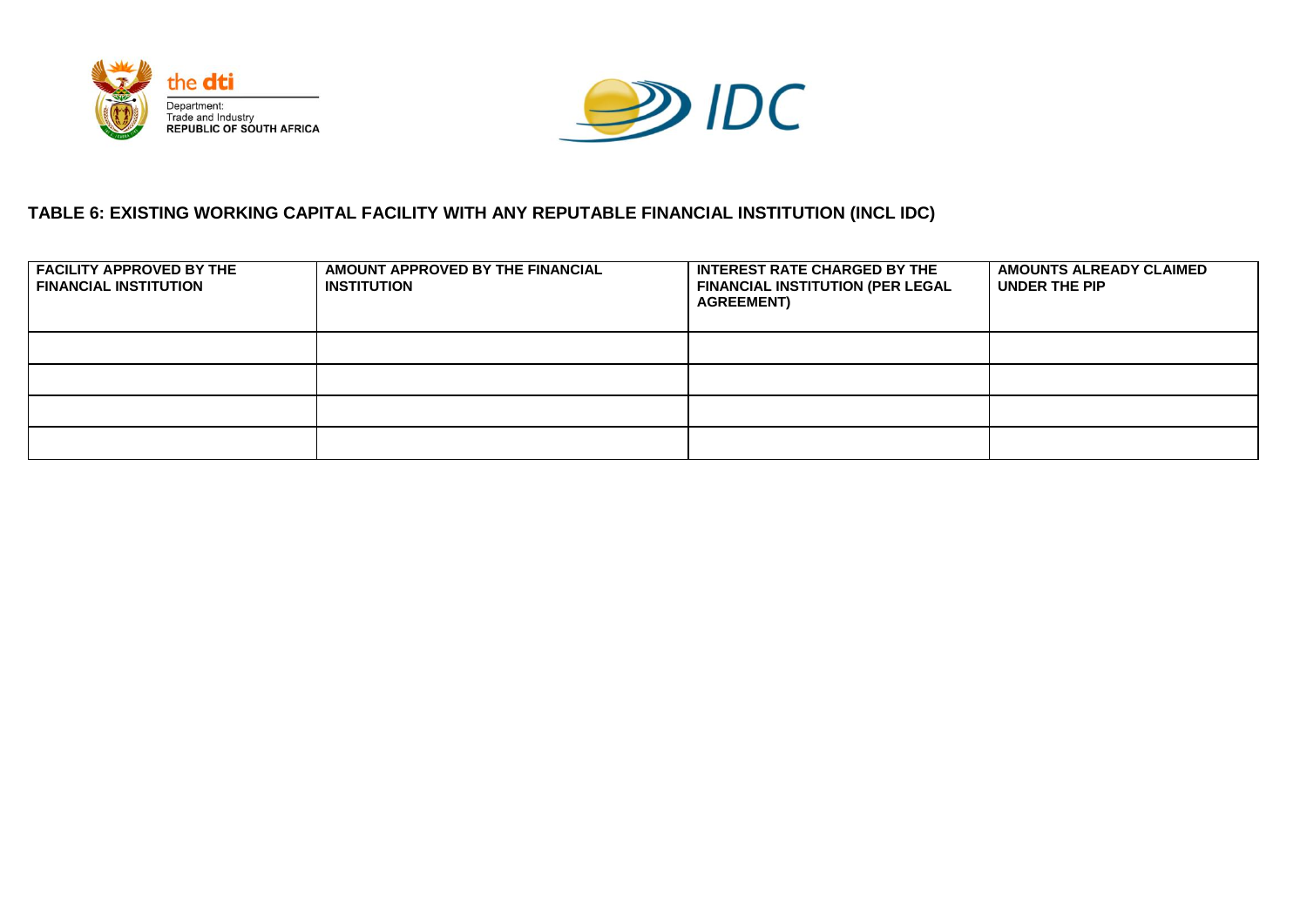



**APPENDIX C:**

# <span id="page-39-1"></span><span id="page-39-0"></span>**TYPICAL WORLD CLASS MANUFACTURING (WCM) MEASURABLES**

| <b>FINANCIAL INDICATORS</b>   |                                                                                                                                                                                                    |
|-------------------------------|----------------------------------------------------------------------------------------------------------------------------------------------------------------------------------------------------|
| <b>Indicator</b>              | <b>Measure</b>                                                                                                                                                                                     |
| <b>Turnover</b>               | Annual company turnover in Rand value                                                                                                                                                              |
| Value added                   | Value added in Rand value                                                                                                                                                                          |
| Number of employees           | Number of employees at (choose a particular date for all)                                                                                                                                          |
| Cost of sales breakdown       | COS contribution divided into overheads, material, and labour                                                                                                                                      |
| <b>Operating Profit</b>       | <b>Profit from operations</b>                                                                                                                                                                      |
| <b>Capital investments</b>    | Capital investment as a % of sales                                                                                                                                                                 |
|                               | <b>Return on investments (ROI)</b>                                                                                                                                                                 |
| <b>OPERATIONAL INDICATORS</b> |                                                                                                                                                                                                    |
| <b>Market drivers</b>         | <b>Operational performance measures</b>                                                                                                                                                            |
| <b>Cost control</b>           | <b>Total inventory holding</b><br>Raw materials inventory holding<br>Work in progress inventory holding<br>Finished goods inventory holding                                                        |
| Quality                       | <b>Customer return rates</b><br><b>Internal rework rates</b><br><b>Return rates to suppliers</b>                                                                                                   |
| Value chain flexibility       | <b>Customer lead times ex-production</b><br>Manufacturing throughput times<br>Production downtime due to machine, line, style or quality change<br>over (or merges)                                |
| Value chain reliability       | On time and in full delivery to customers - Delivery reliability on in-<br>full delivery to customers<br>Downtime due to machine breakdowns<br>Downtime due to materials and people unavailability |
| Human resource<br>development | Training spend as % remuneration<br><b>Absenteeism rates</b><br><b>Labour turnover rates</b>                                                                                                       |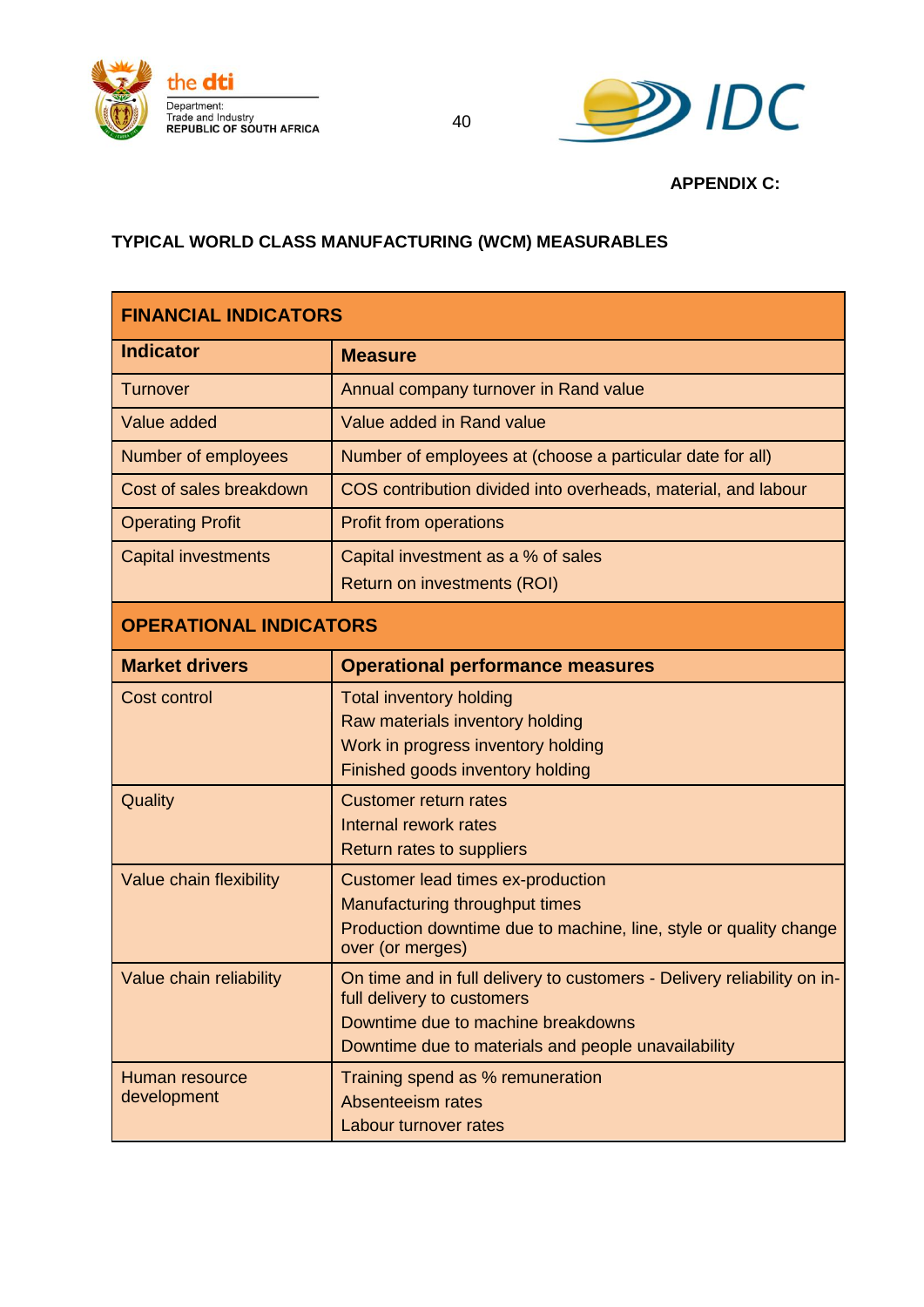



#### **APPENDIX D:**

# **EMPLOYMENT BY CATEGORY**

<span id="page-40-1"></span><span id="page-40-0"></span>

| 2009                                              |                                                                                                            |         |                 |   |                                                                                       |   |                                                                                                            |   |     |             |                                                                                       |              |              |                           |              |
|---------------------------------------------------|------------------------------------------------------------------------------------------------------------|---------|-----------------|---|---------------------------------------------------------------------------------------|---|------------------------------------------------------------------------------------------------------------|---|-----|-------------|---------------------------------------------------------------------------------------|--------------|--------------|---------------------------|--------------|
| Category                                          |                                                                                                            | African | <b>Coloured</b> |   | Indian                                                                                |   | White                                                                                                      |   |     | Foreign     | <b>Total</b>                                                                          | <b>Total</b> | <b>Total</b> | <b>Total</b>              | <b>Total</b> |
|                                                   |                                                                                                            |         |                 |   |                                                                                       |   |                                                                                                            |   |     |             |                                                                                       |              |              |                           |              |
|                                                   | $\mathsf{M}% _{T}=\mathsf{M}_{T}\!\left( a,b\right) ,\ \mathsf{M}_{T}=\mathsf{M}_{T}\!\left( a,b\right) ,$ | F       | M               | F | $\mathsf{M}% _{T}=\mathsf{M}_{T}\!\left( a,b\right) ,\ \mathsf{M}_{T}=\mathsf{M}_{T}$ | F | $\mathsf{M}% _{T}=\mathsf{M}_{T}\!\left( a,b\right) ,\ \mathsf{M}_{T}=\mathsf{M}_{T}\!\left( a,b\right) ,$ | F | $M$ | $\mathsf F$ | $\mathsf{M}% _{T}=\mathsf{M}_{T}\!\left( a,b\right) ,\ \mathsf{M}_{T}=\mathsf{M}_{T}$ | F            | EE.          | $\boldsymbol{\mathsf{W}}$ |              |
| Management                                        |                                                                                                            |         |                 |   |                                                                                       |   |                                                                                                            |   |     |             |                                                                                       |              |              |                           |              |
| Technical                                         |                                                                                                            |         |                 |   |                                                                                       |   |                                                                                                            |   |     |             |                                                                                       |              |              |                           |              |
| Skilled                                           |                                                                                                            |         |                 |   |                                                                                       |   |                                                                                                            |   |     |             |                                                                                       |              |              |                           |              |
| Semi-skilled                                      |                                                                                                            |         |                 |   |                                                                                       |   |                                                                                                            |   |     |             |                                                                                       |              |              |                           |              |
| Unskilled                                         |                                                                                                            |         |                 |   |                                                                                       |   |                                                                                                            |   |     |             |                                                                                       |              |              |                           |              |
| <b>Total</b>                                      |                                                                                                            |         |                 |   |                                                                                       |   |                                                                                                            |   |     |             |                                                                                       |              |              |                           |              |
| <b>Total</b><br><b>Production</b><br><b>Staff</b> |                                                                                                            |         |                 |   |                                                                                       |   |                                                                                                            |   |     |             |                                                                                       |              |              |                           |              |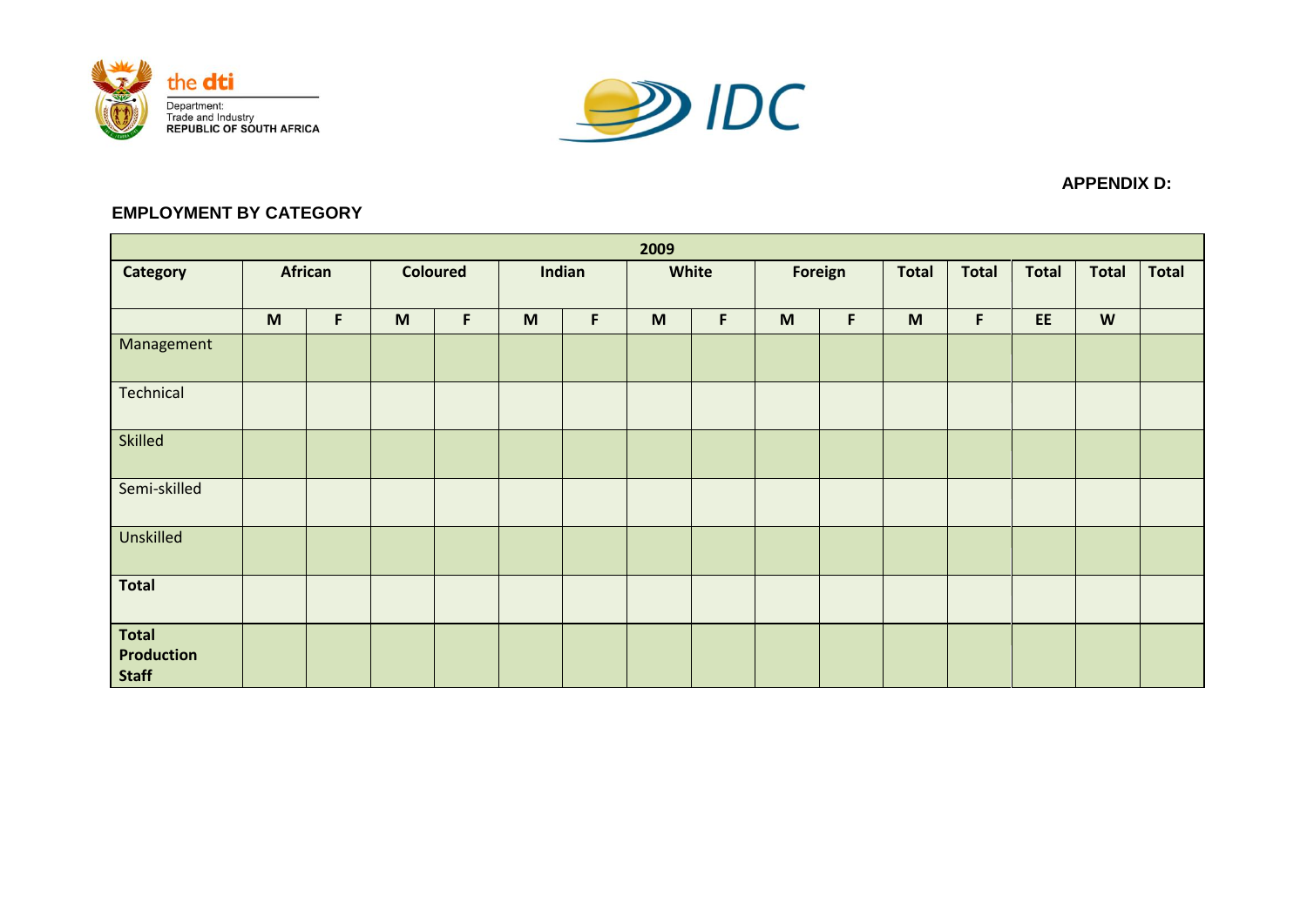



# **APPENDIX D: continued**

| 2010                                |         |   |   |                 |              |   |   |       |         |   |              |              |              |                           |              |
|-------------------------------------|---------|---|---|-----------------|--------------|---|---|-------|---------|---|--------------|--------------|--------------|---------------------------|--------------|
| Category                            | African |   |   | <b>Coloured</b> | Indian       |   |   | White | Foreign |   | <b>Total</b> | <b>Total</b> | <b>Total</b> | <b>Total</b>              | <b>Total</b> |
|                                     |         |   |   |                 |              |   |   |       |         |   |              |              |              |                           |              |
|                                     | M       | F | M | F               | $\mathsf{M}$ | F | M | F     | M       | F | M            | F            | EE.          | $\boldsymbol{\mathsf{W}}$ |              |
| Management                          |         |   |   |                 |              |   |   |       |         |   |              |              |              |                           |              |
| Technical                           |         |   |   |                 |              |   |   |       |         |   |              |              |              |                           |              |
| <b>Skilled</b>                      |         |   |   |                 |              |   |   |       |         |   |              |              |              |                           |              |
| Semi-skilled                        |         |   |   |                 |              |   |   |       |         |   |              |              |              |                           |              |
| Unskilled                           |         |   |   |                 |              |   |   |       |         |   |              |              |              |                           |              |
| <b>Total</b>                        |         |   |   |                 |              |   |   |       |         |   |              |              |              |                           |              |
| Total<br>Production<br><b>Staff</b> |         |   |   |                 |              |   |   |       |         |   |              |              |              |                           |              |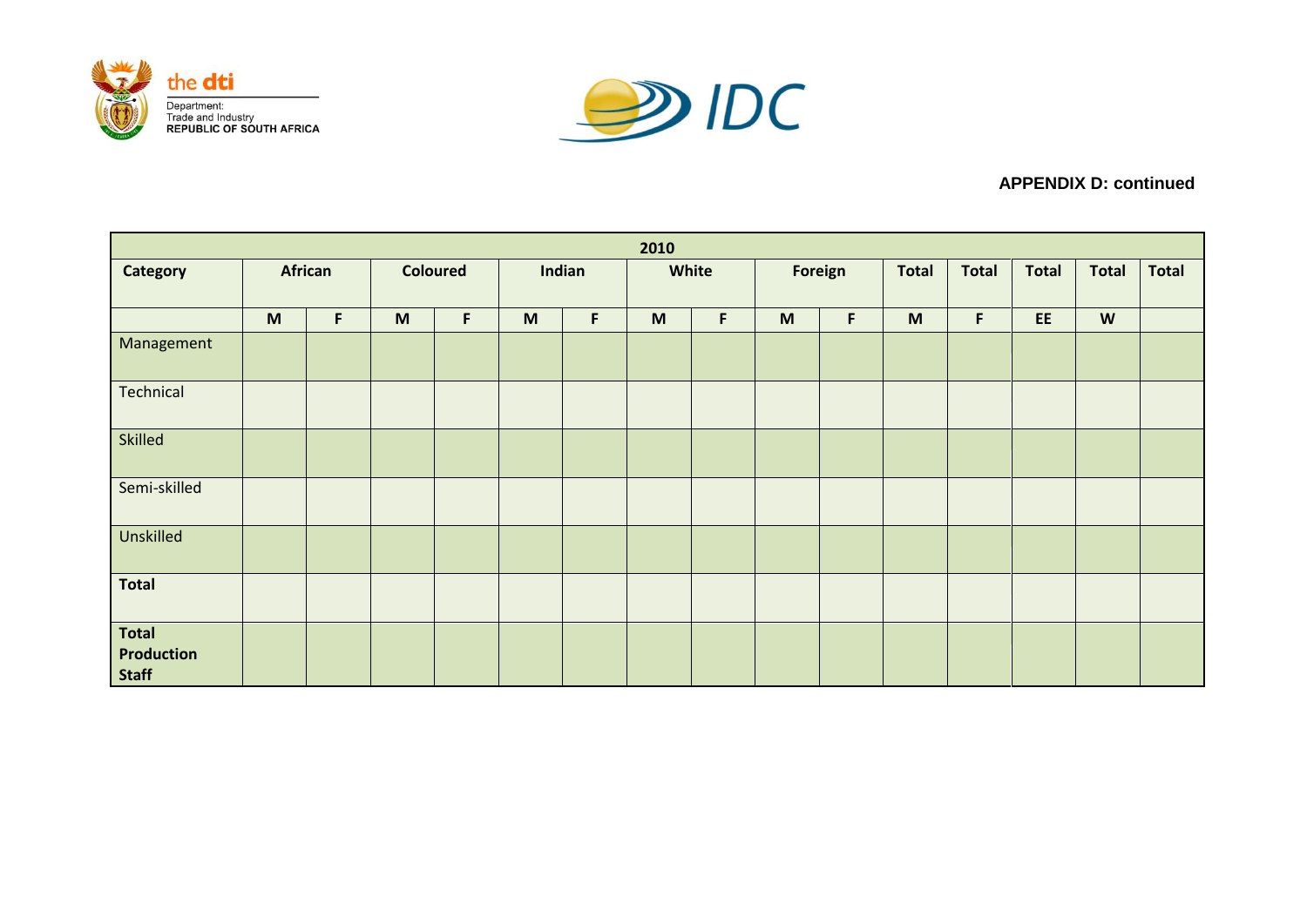



# **APPENDIX D: continued**

| 2011                                |         |   |   |                 |              |   |   |       |         |   |              |              |              |                           |              |
|-------------------------------------|---------|---|---|-----------------|--------------|---|---|-------|---------|---|--------------|--------------|--------------|---------------------------|--------------|
| Category                            | African |   |   | <b>Coloured</b> | Indian       |   |   | White | Foreign |   | <b>Total</b> | <b>Total</b> | <b>Total</b> | <b>Total</b>              | <b>Total</b> |
|                                     |         |   |   |                 |              |   |   |       |         |   |              |              |              |                           |              |
|                                     | M       | F | M | F               | $\mathsf{M}$ | F | M | F     | M       | F | M            | F            | EE.          | $\boldsymbol{\mathsf{W}}$ |              |
| Management                          |         |   |   |                 |              |   |   |       |         |   |              |              |              |                           |              |
| Technical                           |         |   |   |                 |              |   |   |       |         |   |              |              |              |                           |              |
| <b>Skilled</b>                      |         |   |   |                 |              |   |   |       |         |   |              |              |              |                           |              |
| Semi-skilled                        |         |   |   |                 |              |   |   |       |         |   |              |              |              |                           |              |
| Unskilled                           |         |   |   |                 |              |   |   |       |         |   |              |              |              |                           |              |
| <b>Total</b>                        |         |   |   |                 |              |   |   |       |         |   |              |              |              |                           |              |
| Total<br>Production<br><b>Staff</b> |         |   |   |                 |              |   |   |       |         |   |              |              |              |                           |              |